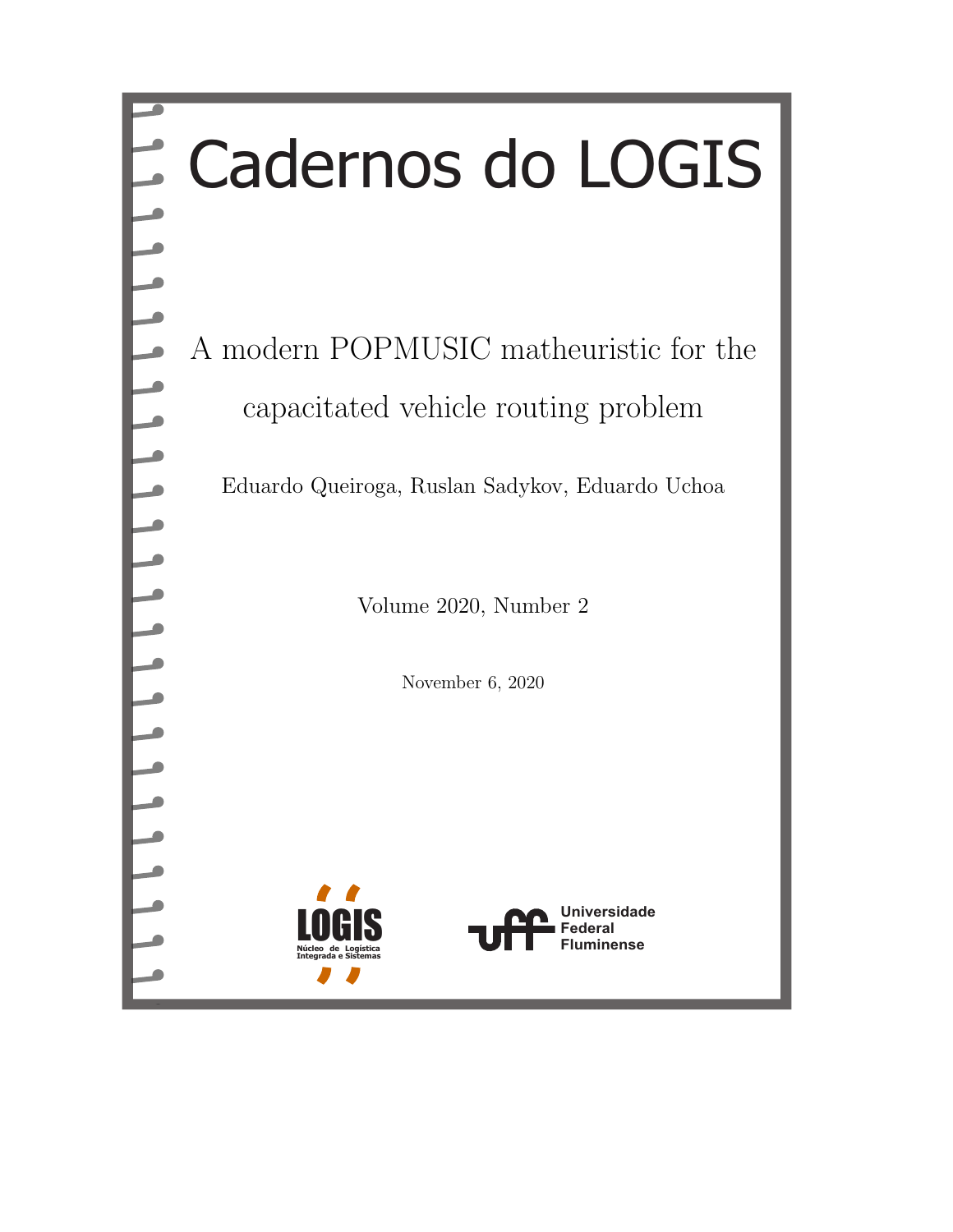# A modern POPMUSIC matheuristic for the capacitated vehicle routing problem

Eduardo Queiroga<sup>a,∗</sup>, Ruslan Sadykov<sup>b</sup>, Eduardo Uchoa<sup>c</sup>

<sup>a</sup>Instituto de Computação, Universidade Federal Fluminense, Av. Gal. Milton Tavares de Souza, s/n, São Domingos, 24210-346, Niterói, Brazil

<sup>b</sup>INRIA Bordeaux, Sud-Ouest, 200 Avenue de la Veille Tour, 33405 Talence, France

 $c^c$ Departamento de Engenharia de Produção, Universidade Federal Fluminense, Rua Passo da Pátria 156, Niterói, Brazil

#### Abstract

This work proposes a partial optimization metaheuristic under special intensification conditions (POPMUSIC) for the classical capacitated vehicle routing problem (CVRP). The proposed approach uses a branch-cut-and-price algorithm as a powerful heuristic to solve subproblems whose dimensions are typically between 25 and 200 customers. The whole algorithm can be seen as the application of local search over very large neighborhoods, starting from a single initial solution. The main computational experiments were carried out on instances having between 302 and 1000 customers. Using initial solutions generated by some of the best available metaheuristics for the problem, POPMUSIC was able to obtain consistently better solutions for long runs of up to 32 hours. In a final experiment, starting from the best known solutions available in CVRP library (CVRPLIB), POPMUSIC was able to find new best solutions for several instances, including some very large ones.

Keywords: Capacitated vehicle routing problem, POPMUSIC, Matheuristic, Local search

# 1. Introduction

The Capacitated Vehicle Routing Problem (CVRP), introduced by [Dantzig and Ramser](#page-23-0) [\(1959\)](#page-23-0), is one of the most widely studied problems in combinatorial optimization and operations research. The CVRP is the prototypical vehicle routing problem. New ideas are often first proposed and tested on CVRP and then generalized to other routing variants. It can be defined as follows. Let  $G = (V, E)$  be a complete undirected graph, such that  $V = \{0, 1, \ldots, n\}$  is the set of vertices and E is the set of edges, where vertex 0 represents a depot and  $V_+ = \{1, \ldots, n\}$  a set of customers. There is a non-negative cost  $c_{ij}$  for each edge  $\{i, j\} \in E$  and a demand  $d_i$  for each customer  $i \in V_+$ . The vehicle capacity is denoted by Q. A route is a path that begins and ends at the depot. A

<sup>∗</sup>Corresponding author

Email addresses: eduardoqueiroga@id.uff.br, eduardovqueiroga@gmail.com (Eduardo Queiroga), ruslan.sadykov@inria.fr (Ruslan Sadykov), uchoa@producao.uff.br (Eduardo Uchoa)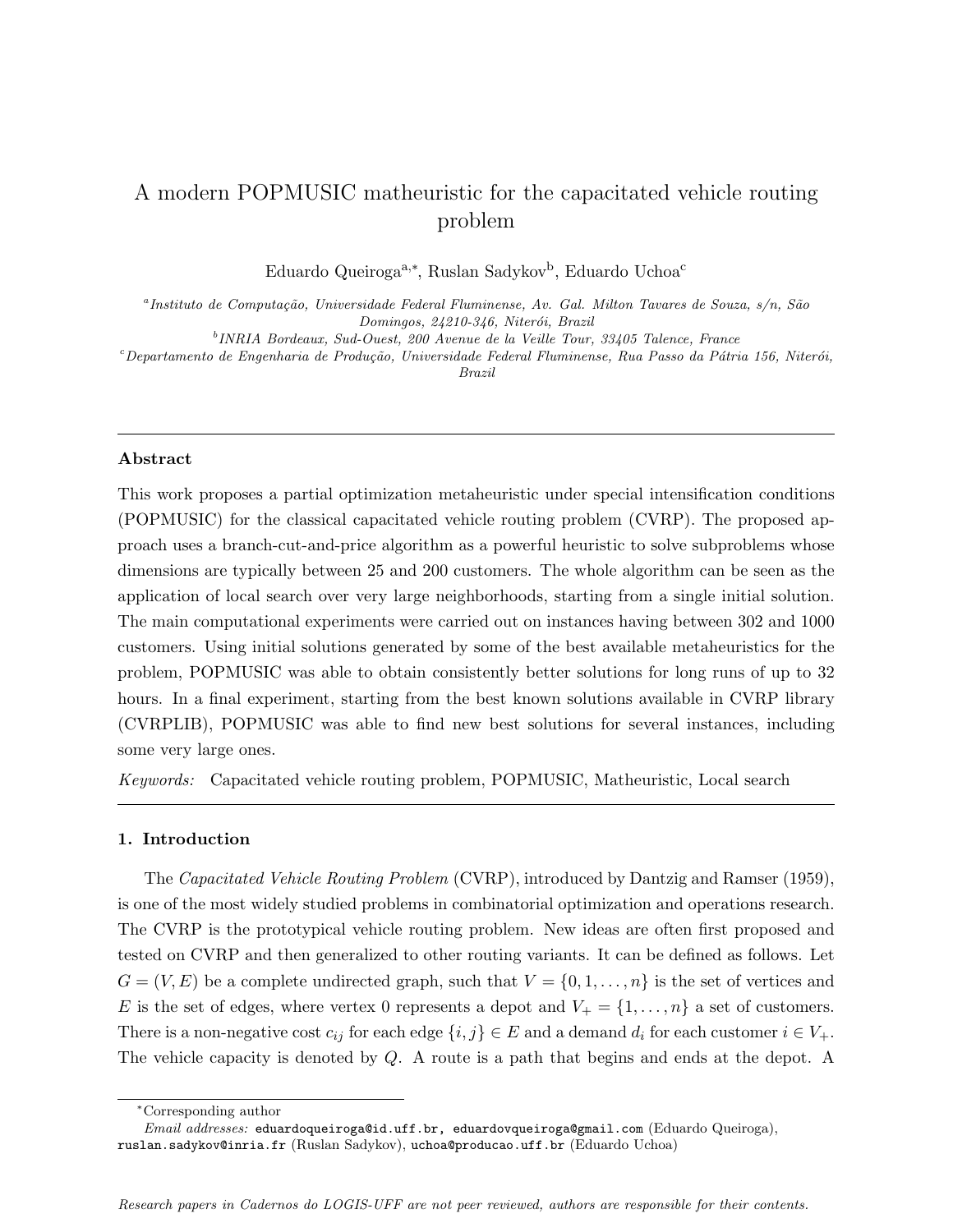solution consists of a set of routes that respect the following constraints: (i) each customer must be visited exactly once by one of the routes; (ii) the sum of the customer demands in a route can not exceed the vehicle capacity. The objective is to find a set of routes with the minimum total cost.

Given that CVRP is NP-hard, most of the algorithms proposed for this problem are heuristics and metaheuristics [\(Laporte et al, 2014\)](#page-23-1). The best performing published algorithms are: the iterated local search with set partitioning (ILS-SP) [\(Subramanian et al, 2013\)](#page-24-0), knowledge-guided local search (KGLS) (Arnold and Sörensen, 2019), hybrid genetic search (HGS) [\(Vidal et al, 2012\)](#page-24-1), slack induction by string removals (SISR) [\(Christiaens and Vanden Berghe, 2020\)](#page-22-1), and fast ILS localized optimization (FILO) [\(Accorsi and Vigo, 2020\)](#page-22-2). ILS-SP combines the well-known ILS (Lourenço et al, 2019) with a set partitioning (SP) model. The SP model attempts to build unexplored solutions from the set of routes associated with the local minima found by previous runs of the local search. KGLS presents an efficient GLS with three complementary operators using ideas from sequential search and pruning, as well as a problem-specific knowledge to penalize "bad" edges. HGS is a population-based evolutionary search that also makes use of local search (in a step called education) and a sophisticated mechanism for controlling population diversity. Among the key components of HGS, we can mention the management of a subpopulation with infeasible solutions, as well as the individual evaluation (a.k.a. fitness) driven by the solution cost and its contribution to population diversity. SIRS is a *ruin*  $\mathscr B$  recreate local search guided by simulated annealing (SA) [\(Kirkpatrick et al, 1983\)](#page-23-3). The ruin procedure removes strings (sequence of consecutive customers) from routes (inducing a capacity slack), whereas the recreate procedure reinserts the removed customers in the ruined solution in a greedy manner. Finally, FILO is a scalable metaheuristic that employs novel and existing acceleration techniques during the main iterative part based on ILS, whereas it uses an SA-based acceptance criterion to get a continuous diversification.

On the other hand, the exact methods for CVRP have advanced considerably in recent years [\(Poggi and Uchoa, 2014;](#page-24-2) [Costa et al, 2019\)](#page-22-3). The state-of-the-art results are achieved by branchcut-and-price algorithms [\(Pecin et al, 2014,](#page-23-4) [2017a;](#page-24-3) [Pessoa et al, 2020\)](#page-24-4), which combine column and cut generation with several additional mechanisms. According to the experiments carried out in [Uchoa et al](#page-24-5) [\(2017\)](#page-24-5), this type of algorithm is able to produce optimal solutions for almost all instances with up to 250 customers, and in some cases, it can solve even larger instances (the largest one already solved has 654 customers). An important observation on the behavior of modern branch-cut-and-price algorithms for CVRP, explored in this work, is the following: while instances with more than 200 customers usually take hours or even days to be solved, many instances with up to 150 customers can be solved in few minutes, and many instances with up to 100 customers can be solved in seconds.

The algorithms that hybridize metaheuristics with mathematical programming approaches [\(Jourdan et al, 2009\)](#page-23-5) are often known as matheuristics. Such methods have already been proposed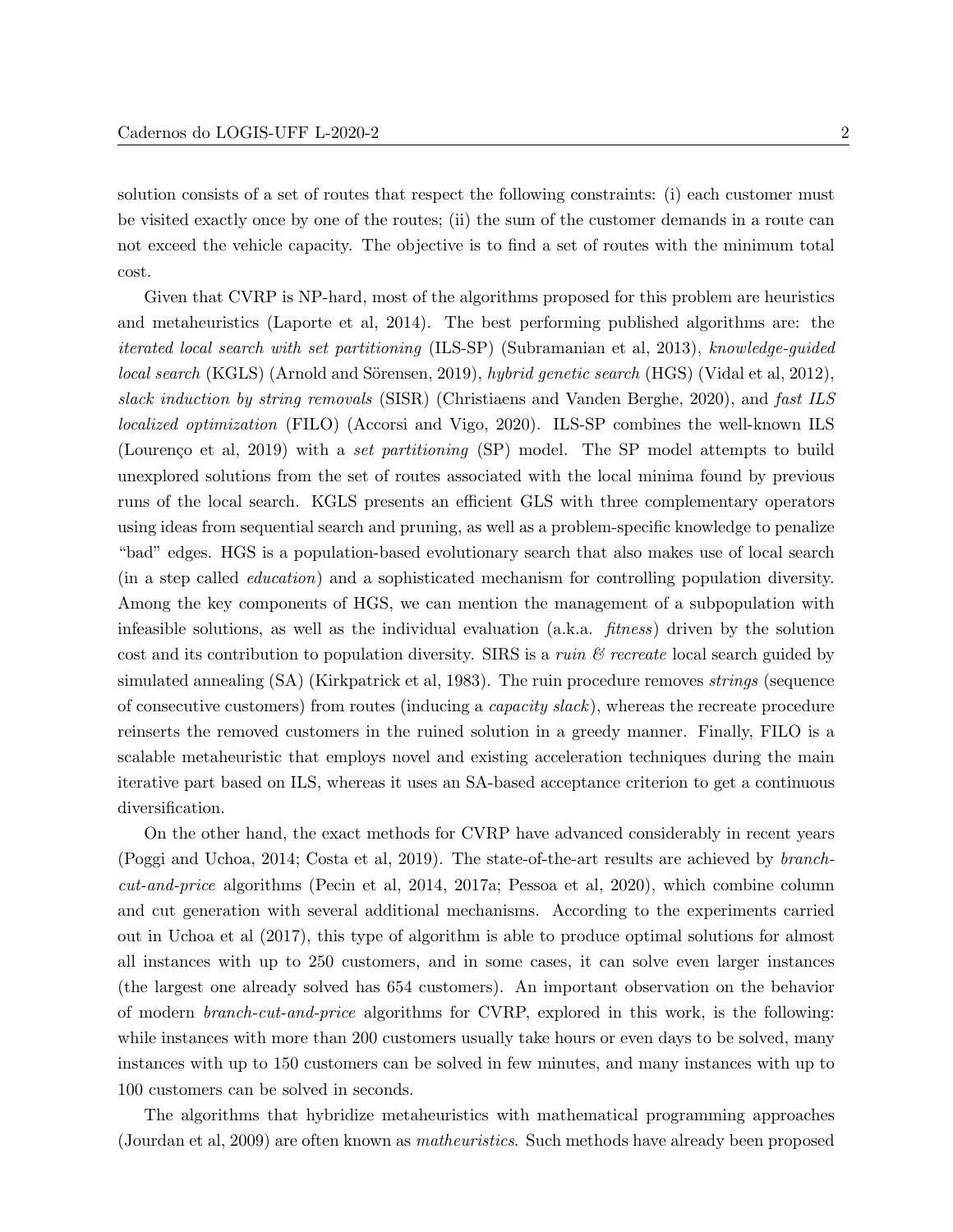for several optimization problems, including vehicle routing [\(Archetti and Speranza, 2014;](#page-22-4) [Leggieri](#page-23-6) [and Haouari, 2018\)](#page-23-6). According to [Archetti and Speranza](#page-22-4) [\(2014\)](#page-22-4), one of the types of matheuristics is based on the decomposition of the original problem into smaller subproblems that can be solved (optimally or sub-optimally) through mathematical programming models. This work proposes a simple Partial OPtimization Metaheuristic Under Special Intensification Conditions (POPMUSIC) [\(Taillard and Voss, 2002\)](#page-24-6) for the CVRP that uses a modern branch-cut-and-price algorithm to solve subproblems (exactly or heuristically). The general idea of POPMUSIC is to optimize subproblems, defined by parts of a solution until a local minimum is reached. This type of algorithm has been shown to be effective for different problems [\(Taillard and Voss, 2002\)](#page-24-6), including vehicle routing variants [\(Ostertag et al, 2009;](#page-23-7) [Lalla-Ruiz and Voß, 2020\)](#page-23-8) and the famous traveling salesman problem [\(Taillard and Helsgaun, 2019\)](#page-24-7).

The remainder of this paper is organized as follows. In Section [2,](#page-3-0) the proposed POPMUSIC matheuristic for the CVRP is presented. Section [3](#page-5-0) describes the modifications to the published branch-cut-and-price algorithm used for solving the subproblems. Section [4](#page-7-0) presents and analyses the results of extensive computational experiments. Finally, in Section [5,](#page-20-0) the final conclusions are presented, as well as suggestions for future work.

# <span id="page-3-0"></span>2. A POPMUSIC matheuristic for the CVRP

Algorithm [1](#page-4-0) shows the pseudocode of the proposed POPMUSIC matheuristic for the CVRP, which has four inputs: (i) an initial solution  $S$ ; (ii) an algorithm  $\mathcal A$  to solve subproblems; (iii) initial value  $\alpha$  for the current *target dimension dim<sub>sp</sub>* (upper limit on the dimension of subproblems); (iv) step size  $\delta$  to increase  $dim_{sp}$ . The algorithm's output is a (possibly) improved solution S obtained after solving a sequence of subproblems. A solution S is a set  $\{r_1, \ldots, r_m\}$  of m routes, whereas the set of customers visited by a route r is denoted by  $C(r)$ . A set  $V_{sp} \subseteq V_+$  represents the CVRP subproblem associated with the subgraph  $G[\{0\} \cup V_{sp}]$ . We will refer to solutions for subproblems as subsolutions. In addition, in the description of the algorithm, we will consider that  $c_{ii} = c_{ii}$ ,  $\forall \{i, j\} \in E$ , and  $c_{ii} = 0$ ,  $\forall i \in V_+$ .

The algorithm keeps the current target dimension  $\dim_{sp}$ , which is the upper limit for  $|V_{sp}|$ .  $\dim_{sp}$  is initialized to  $\alpha$  at line [4.](#page-4-1) The set  $\Pi$ , initialized at line [5,](#page-4-2) keeps all subproblems already explored during the search together with their subsolutions. Formally,  $\Pi$  is a set of all pairs  $(V', S')$ , such that subproblem with set  $V' \subset V_+$  of vertices is already solved, and S' is its subsolution. At first, a random permutation of the customers in  $V_+$  produces the array L (line [7\)](#page-4-3). For a given value of  $dim_{sp}$ , each customer  $i \in V_+$  is used as a seed to construct a subproblem  $V_{sp}$  at lines [11–](#page-4-4)[19.](#page-4-5) A subproblem  $V_{sp}$  with at most  $dim_{sp}$  customers is constructed iteratively by including the routes in the current solution  $S$  that are closest to vertex  $i$ . The distance from i to each route  $r \in S$  is determined by the smallest cost of edges connecting i and the vertices in r (line [14\)](#page-4-6). The routes already included in  $V_{sp}$  are stored in R to avoid repetitions (line [17\)](#page-4-7). The construction of subproblem  $V_{sp}$  is finished when the next selected route  $\hat{r}$  cannot be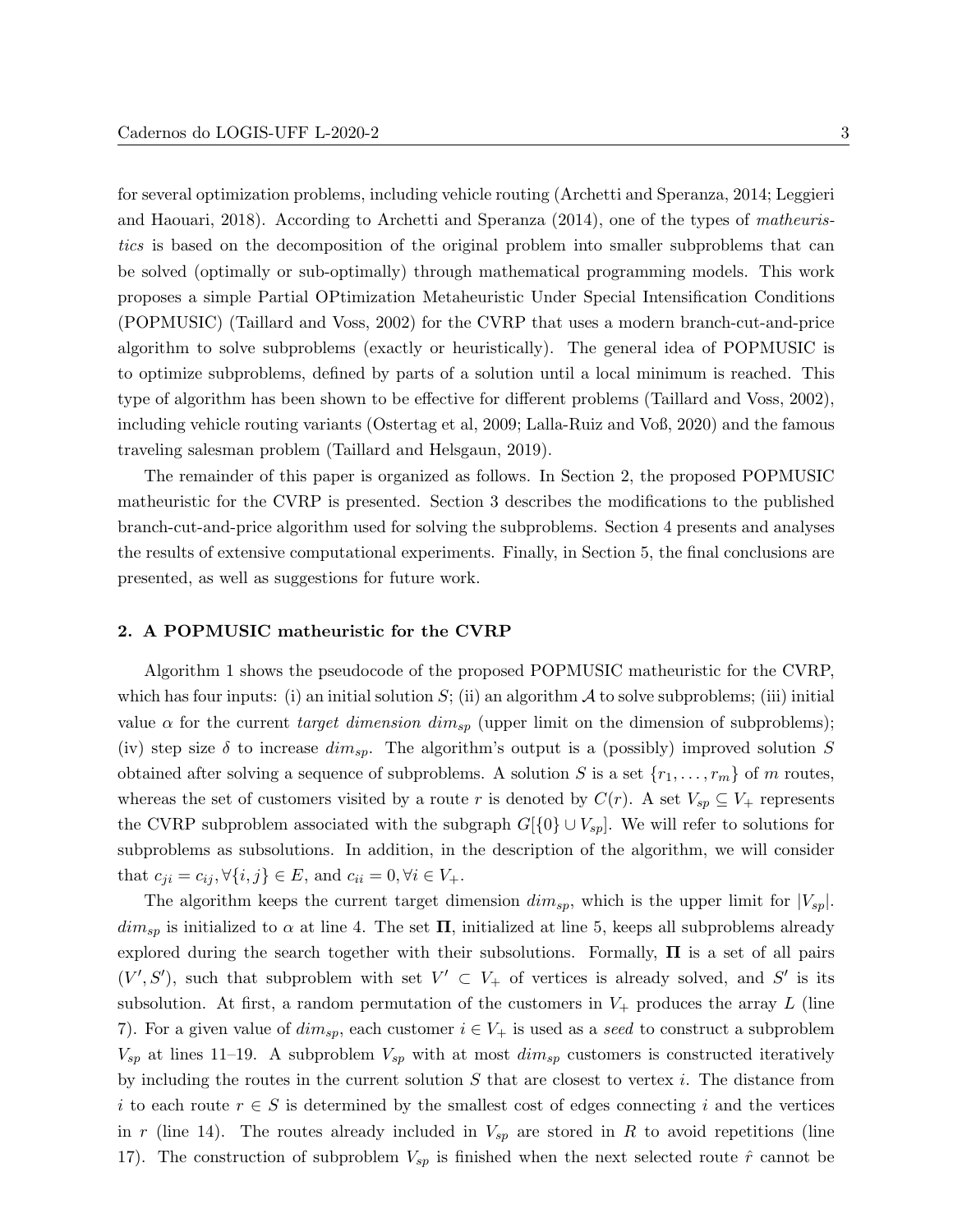Algorithm 1: A POPMUSIC matheuristic for the CVRP

<span id="page-4-12"></span><span id="page-4-7"></span><span id="page-4-6"></span><span id="page-4-4"></span><span id="page-4-3"></span><span id="page-4-2"></span><span id="page-4-1"></span>1 Data:  $V, E, c, d, Q$ **2 Input parameters:** initial solution S, algorithm  $\mathcal{A}, \alpha, \delta$ <sup>3</sup> Output: (Possibly) improved solution S 4  $\dim_{sp} \leftarrow \alpha$  $5 \Pi \leftarrow \emptyset$ 6 while time limit is not exceeded and  $\dim_{sp} \leq |V_+|$  do 7  $L \leftarrow$  a vector of vertices in  $V_+$  in random order 8 for  $z = 1, 2, ..., n$  do 9  $i \leftarrow L[z]$ 10 |  $\frac{1}{2}$  \* Build the subproblem for seed  $i *$ 11 |  $V_{sp} \leftarrow \emptyset$ 12 |  $R \leftarrow \emptyset$ 13 while  $|V_{sn}| < dim_{sn}$  do 14 | |  $\hat{r} \leftarrow \operatorname{argmin} \left\{ \min_{j \in C(r)} c_{ij} \right\}$  $r \in S, r \notin R$ 15 **if**  $|V_{sp}| + |C(\hat{r})| \leq dim_{sp}$  then 16  $\vert$   $\vert$   $\vert$   $V_{sp} \leftarrow V_{sp} \cup C(\hat{r})$ 17 | | |  $R \leftarrow R \cup \{\hat{r}\}$  $18$  else  $\begin{array}{|c|c|c|c|c|c|c|c|c|} \hline \end{array}$  is control in Go to the line [21](#page-4-8) 20 /  $\#$  If the same or a larger subproblem has not yet been solved, solve  $V_{sp}$  \*/ 21 if  $V_{sp} \not\subseteq V'$  for all  $(V', S') \in \Pi$  then 22 | | Let  $S_{sp}$  be the subsolution for  $V_{sp}$  in S 23 | |  $\mathbf{\Pi} \leftarrow \mathbf{\Pi} \cup (V_{sp}, S_{sp})$ 24 Solve  $V_{sp}$  with the algorithm A using  $cost(S_{sp})$  as the initial upper bound 25 | | Let  $S'_{sp}$  be the subsolution found by the algorithm A, if any 26 if  $S'_{sp}$  is found and  $cost(S'_{sp}) < cost(S_{sp})$  then 27 | | | Replace  $(V_{sp}, S_{sp})$  by  $(\hat{V}_{sp}, S'_{sp})$  in  $\Pi$ 28 | | | Update S by replacing subsolution  $S_{sp}$  by  $S'_{sp}$  $29$  | | | Go to the line [7](#page-4-3)  $30 \mid$  /\* Increase the current target dimension  $\mid$  $31 \mid dim_{sp} \leftarrow dim_{sp} + \delta$ 

<span id="page-4-11"></span><span id="page-4-10"></span><span id="page-4-9"></span><span id="page-4-8"></span><span id="page-4-5"></span><span id="page-4-0"></span>included in subproblem due to the upper limit  $\dim_{sp}$  on the subprobem dimension (line [19\)](#page-4-5). Figure [1a](#page-5-1) illustrates the construction of the subproblem for an instance having 109 customers and the current target dimension  $dim_{sp} = 30$ . First, the route containing the seed (in black) is included in the subproblem. The second selected route is the red one, while the third is the blue one, and the fourth is the purple one. Adding a fifth route would exceed  $dim_{sp}$ , so the obtained subproblem has 24 customers.

The algorithm solves generated subproblem  $V_{sp}$  only if it is neither equal nor contained in any subproblem  $V'$  already solved before (line [21\)](#page-4-8). Indeed, the  $\Pi$ -based condition avoids wasting time on subproblems, i.e., current subsolutions of which are unlikely to be improved because the same or a larger subproblem has been solved already. The solved subproblems together with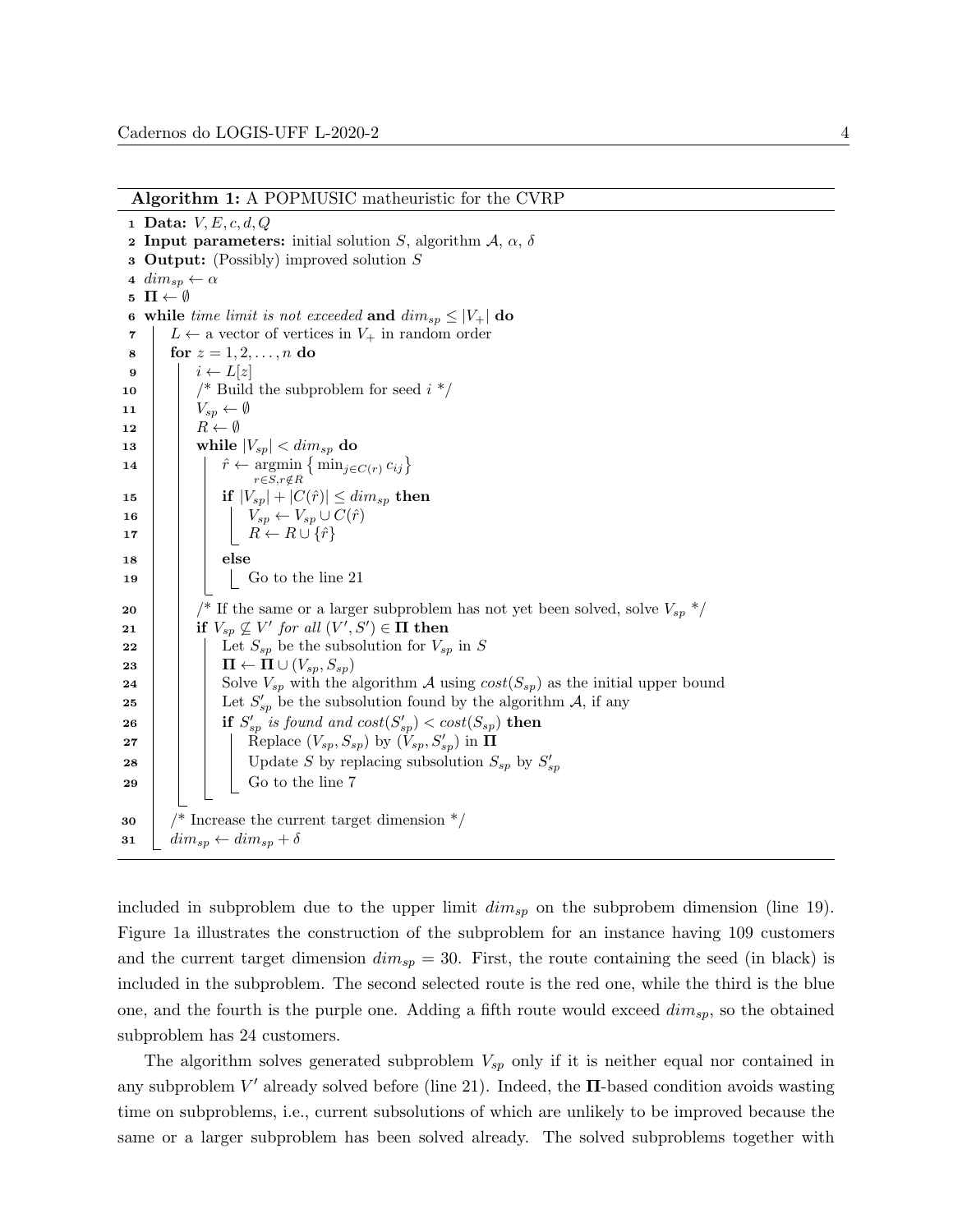<span id="page-5-1"></span>

(a) Initial solution and a constructed subproblem. (b) Improved solution after finding a better subsolu-Seed customer is marked in black. tion

Figure 1: Constructing and solving a subproblem. Depot is the yellow square, and customers are circles with diameter proportional to its demand. For the sake of visualization, the edges adjacent to the depot are not depicted.

their solutions are added to set  $\Pi$  at line [23.](#page-4-9) At line [24,](#page-4-10) the algorithm A tries to improve the subsolution  $S_{sp}$  of S for current subproblem  $V_{sp}$ . As algorithm A, we use a branch-cut-andprice based heuristic described in Section [3.](#page-5-0) It is important here to use the cost of the known solution  $S_{sp}$  for subproblem  $V_{sp}$  to improve the performance of the branch-cut-and-price algorithm. Finally, if the solution  $S'_{sp}$  found by  $A$  is better than  $S_{sp}$ , then S is updated, and the search is restarted for the same target dimension  $\dim_{sp}$ : all customers will be used again as seeds without increasing  $dim_{sp}$ . Figure [1b](#page-5-1) depicts an example of such an improved solution. If all seeds fail to produce an improving subsolution, then the target dimension  $\dim_{sp}$  is increased by  $\delta$ , so that larger subproblems can be explored (line [31\)](#page-4-11). The algorithm is interrupted when the time limit is reached or when the target dimension exceeds the number of customers (line [6\)](#page-4-12). From now on, we refer to Algorithm [1](#page-4-0) as POP.

# <span id="page-5-0"></span>3. A branch-cut-and-price heuristic to solve subproblems

The algorithm  $\mathcal A$  in POP, used for solving the subproblems, is an adaptation of the generic Branch-Cut-and-Price (BCP) algorithm proposed by [Pessoa et al](#page-24-4) [\(2020\)](#page-24-4), which is a state-of-theart exact algorithm for many VRP variants, including the CVRP. BCP is a well-known technique that incorporates column and cut generation in a branch-and-bound procedure. In particular, the BCP by [Pessoa et al](#page-24-4) [\(2020\)](#page-24-4) includes advanced elements, such as: (i) ng-path relaxation [\(Baldacci](#page-22-5) [et al, 2011\)](#page-22-5); (ii) rank-1 cuts with limited memory [\(Jepsen et al, 2008;](#page-23-9) [Pecin et al, 2014,](#page-23-4) [2017b;](#page-24-8)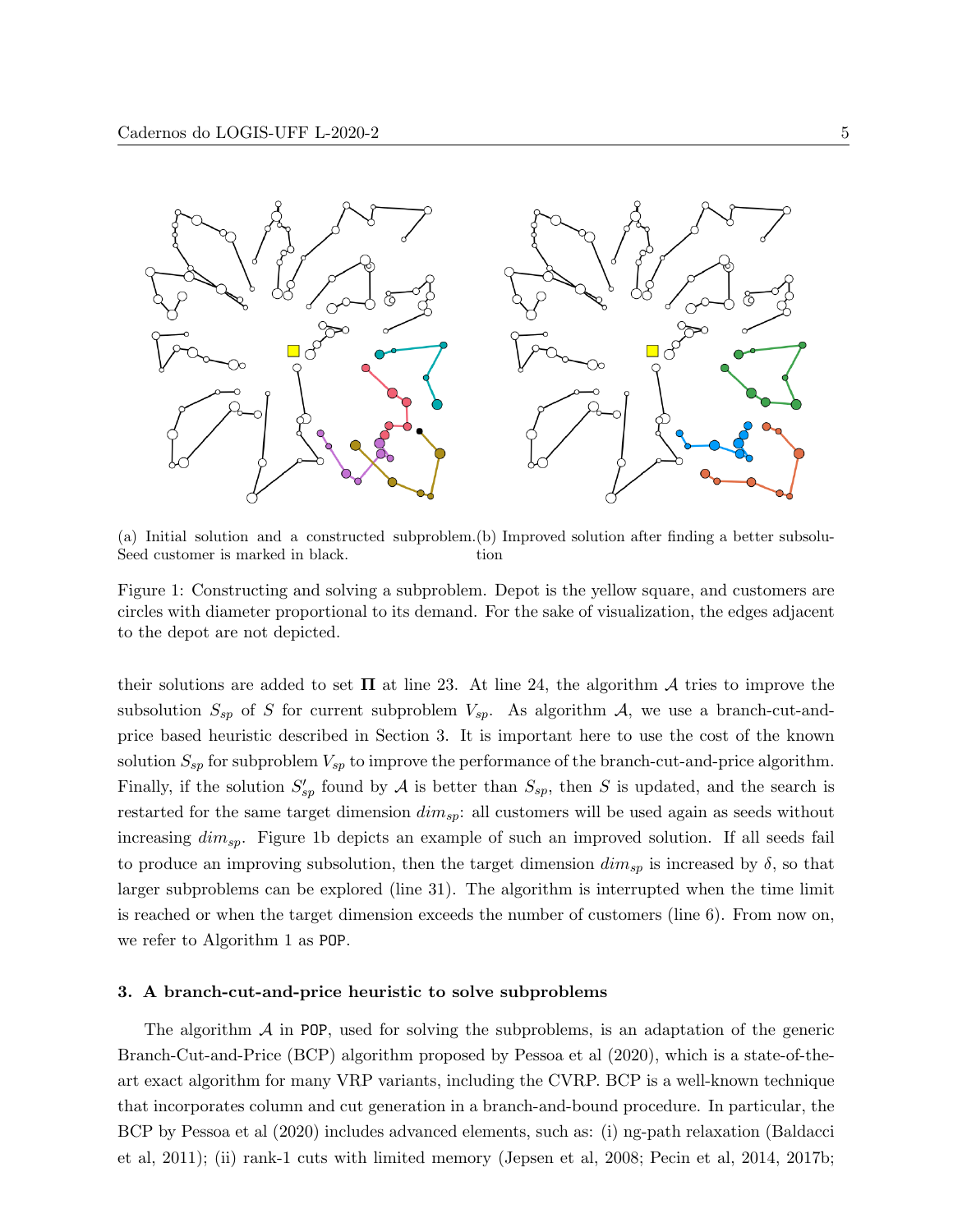Bulhões et al, 2018); (iii) path enumeration [\(Baldacci et al, 2008;](#page-22-7) [Contardo and Martinelli, 2014\)](#page-22-8); (iv) rounded capacity cuts [\(Laporte and Nobert, 1983\)](#page-23-10); (v) bucket graph based bi-directional labeling algorithm [\(Sadykov et al, 2020\)](#page-24-9); (vi) edge elimination based on reduced costs [\(Irnich](#page-23-11) [et al, 2010;](#page-23-11) [Sadykov et al, 2020\)](#page-24-9). The reader is referred to [Pessoa et al](#page-24-4) [\(2020\)](#page-24-4) for more details about the BCP algorithm.

Since the methodology proposed in this work is a matheuristic one, optimality does not need to be preserved by the BCP. Thus, we turn the BCP algorithm into a heuristic (named  $BCP_H$ ) by:

- Imposing a branch-and-bound node limit of 10 and time limit of 3,600 seconds;
- Using the *false gap mechanism*, described next;
- Using a restricted master heuristic, described below.

As mentioned above, the BCP algorithm uses an elimination procedure that removes edges from graph G by exploiting reduced cost arguments. In particular, if the minimum reduced cost of a path passing by an edge  $e \in E$  is not smaller than the gap between the current upper bound and the lower bound obtained by the column generation procedure, then edge e can safely be removed from the graph G, as no improving solution contains this edge. Removing edges makes subsequent calls to the labeling algorithm used for solving the pricing problem faster.

In addition to the edge elimination, path enumeration is also dependent on the gap. This procedure tries to enumerate all possible paths with reduced cost smaller than the current gap between upper and lower bounds. If path enumeration is successful (i.e., the number of enumerated paths is less than, say, one million; enough to store them in a table), the pricing problem from now on is solved by inspection. The inspection of enumerated paths is usually much faster to perform than to call the labeling algorithm. If the number of enumerated routes is sufficiently small (less than 10,000), the current node in the search tree can be finished by adding all enumerated routes to the restricted master and solving it as an IP (using a general solver like CPLEX).

The previous two paragraphs show the importance of having very good upper bounds (and, therefore, smaller gaps) for reducing the running time of the BCP algorithm. In fact, that is why POP solves smaller subproblems first (easy even with not so good upper bounds), so the solution of larger subproblems can benefit from already improved upper bounds. To further reduce the running time, the false gap mechanism artificially decreases the gaps when performing edge elimination and route enumeration. The false gap is defined as  $FG = (UB - LB)/FGF$ , where the false gap factor  $FGF > 1$  is a parameter. Application of the false gap mechanism can result in removing edges or paths which participate in an improving solution. However, experiments indicate that such an outcome occurs rarely when one uses a moderate value for  $FGF$  (we tested  $FGF = 3$ ).

Another difference from the default BCP algorithm by [Pessoa et al](#page-24-4) [\(2020\)](#page-24-4) consists in using an additional heuristic (similar to the one proposed in [Pessoa et al](#page-24-10) [\(2009\)](#page-24-10)). It is called after the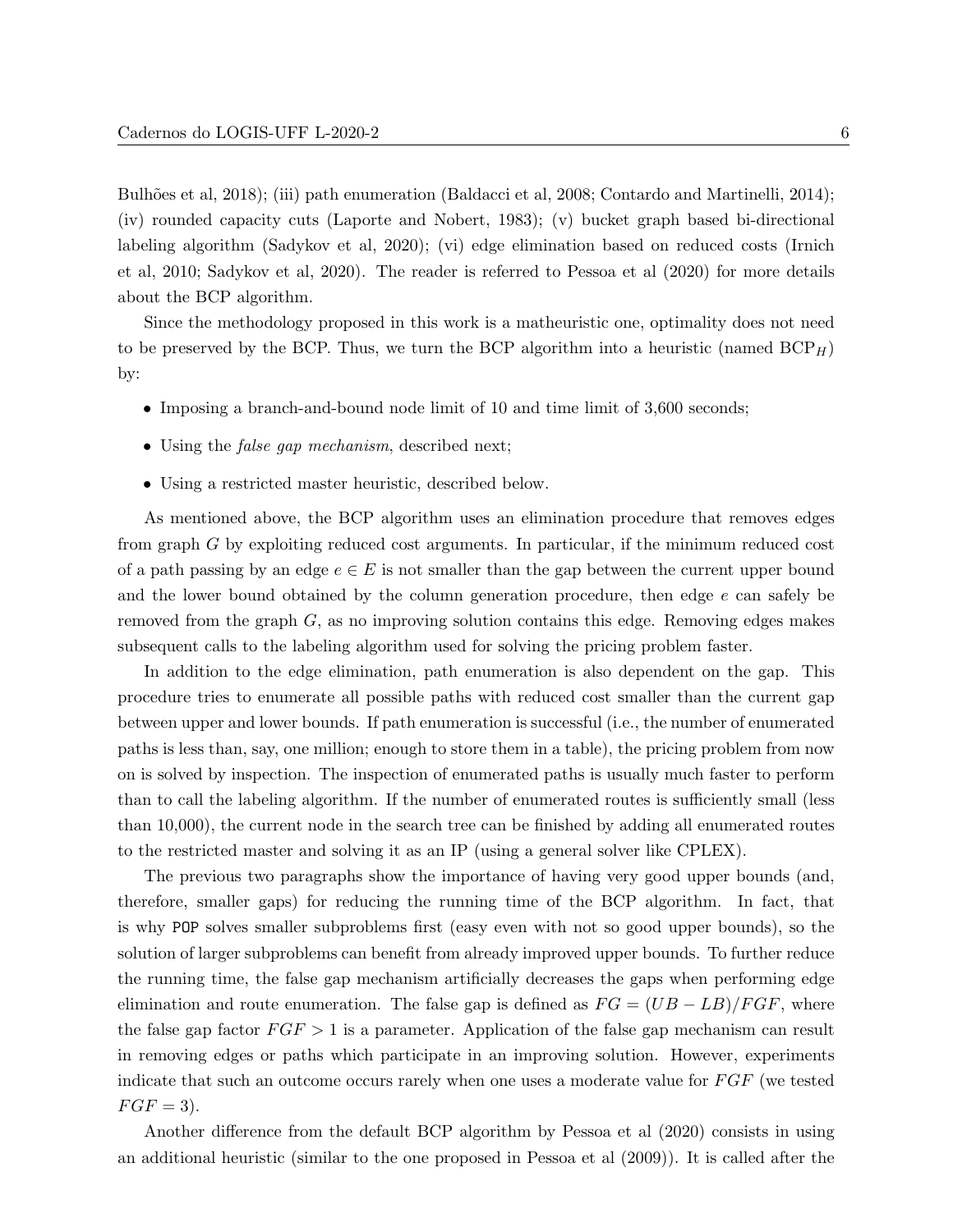convergence of column and cut generation at every node of the search tree. The idea is to further decrease the false gap (dividing it by two in each iteration) until it is possible to complete the path enumeration. Then, the 10,000 routes with smaller reduced costs are used to create an IP that is solved by CPLEX.

## <span id="page-7-0"></span>4. Computational experiments

The proposed algorithm POP was coded in Julia language version 1.4.2. The algorithm  $BCP_H$ to solve subproblems was obtained by parameterizing the CVRP demo application of VRPSolver (Bulhões et al, 2020). The parameters are described in Section [4.3.](#page-8-0) VRPS olver, freely available for academic use, implements the generic BCP algorithm proposed by [Pessoa et al](#page-24-4) [\(2020\)](#page-24-4). It makes use of the BaPCod C++ library [\(Vanderbeck et al, 2018\)](#page-24-11) as a BCP framework combined with the C++ implementations by [\(Sadykov et al, 2020\)](#page-24-9) for solving pricing problems, route enumeration, and separation of rank-1 cuts. It also uses CVRPSEP package [\(Lysgaard, 2003\)](#page-23-12) for separating rounded capacity cuts. Finally, VRPSolver uses CPLEX 12.9 to solve the LP relaxations and the MIPs over the enumerated paths.

All experiments with POP were performed on a 2 Deca-core Haswell Intel Xeon E5-2680 v3 server with 2.50 GHz and 128 GB of RAM, where each algorithm was executed on a single thread for each instance. Parallel runs for several different instances were performed on the same machine to speed up the experiments, effectively reducing the amount of memory allocated to each process.

#### 4.1. Benchmark instances

The tests were performed on the 57 largest instances of the benchmark set X [\(Uchoa et al,](#page-24-5) [2017\)](#page-24-5), ranging from 303 to 1001 vertices. Indeed, set X is currently the main benchmark used to assess the performance of all recent exact and heuristic algorithms for the CVRP. We skipped the 43 instances with less than 300 customers because most of those instances are now relatively easy for modern heuristics and even for modern exact algorithms. In fact, 39 of them have proved optimal solutions.

For a deeper analysis of some experiments, we split the 57 instances into two subsets: the subset  $X<sub>S</sub>$  of 29 instances with  $n/K_{min} \le 10.8$  (i.e., instances with short routes), and the subset  $X_L$  composed by the other 28 instances (i.e., instances with long routes). The  $K_{min}$  value is an instance attribute that means the minimum possible number of routes that a solution can have. For example, the instance X-n561-k42 belongs to  $X_L$  because  $n/K_{min} = 561/42 = 13.6 > 10.8$ . Extensive experiments presented in [Pecin et al](#page-24-3) [\(2017a\)](#page-24-3) indicate that modern branch-cut-and-price algorithms for CVRP, like the one we use to solve subproblems in POP, perform considerably better on instances with shorter routes. Therefore, route size is a factor that is likely to affect the overall performance of POP.

Moreover, in the preliminary experiments used for calibration, we consider a small representative subset  $X_R$  having only seven instances. The choice of  $X_R$  is described in [Appendix A.](#page-25-0)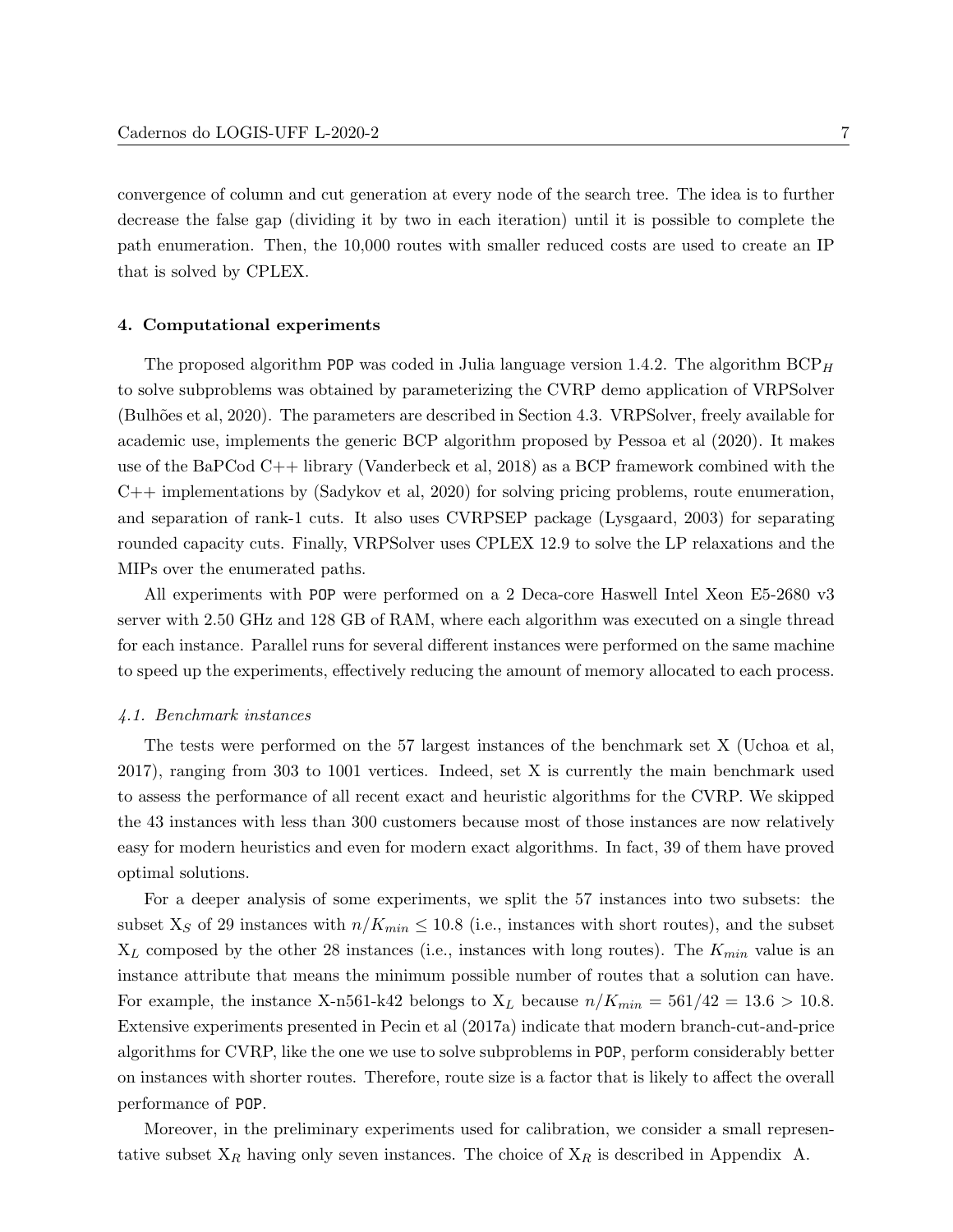The gap of a solution S is calculated as  $100 \cdot ((cost(S) - BKS)/BKS)$ , where BKS is the best known solution in the  $\text{CVRPLIB}^1$  $\text{CVRPLIB}^1$ , only disregarding the solutions found by executions based on the proposed POP approach. Several optimization groups compete for improving the best known solutions for the instances in CVRPLIB. In fact, there were 24 updates in 2020 by seven distinct groups. Updating a BKS in CVRPLIB does not require the publication of an article; one only has to send the improved solution to be checked, even if the improvement is by only one unit. It is not necessary to describe how the solution was obtained. The competing groups may perform long runs of their methods, try several random number seeds, and even resort to special calibration. Thus, those BKSs are likely to be very close to optimum values.

#### 4.2. Obtaining an initial solution

The initialization of POP is a critical issue. Preliminary experiments showed that it did not work so well as a stand-alone algorithm. It means that if it is initialized with a low-quality solution S obtained by a simple constructive heuristic, the overall performance of POP is not competitive with the best existing heuristics. In fact, we are proposing POP essentially as an effective way of improving solutions that are already reasonably good, possibly obtained by running some metaheuristic.

We report results obtained by different variants of  $POP<sup>1</sup>$ , which uses the HGS metaheuristic by [Vidal et al](#page-24-1) [\(2012\)](#page-24-1) to obtain the initial solution. However, as shown in [Appendix B,](#page-26-0) the HGS is more effective if the entire algorithm is restarted (with a different random number seed) after 50,000 iterations without any improvement (a method hereafter called  $HGS<sup>r</sup>$ ). Notation POP<sub>t</sub><sup>1</sup> defines the variant that starts POP with the solution obtained by  $HGS<sup>r</sup>$  in t hours. We tested 4 values for t: 0.01 (36 seconds), 0.125 (450 seconds), 0.5 (1800 seconds), and 2 (7,200 seconds). Of course, the initialization time is included in the overall time. For example, in variant  $POP_{0.5}^1$ , which is run for 32 hours,  $HGS^r$  obtains the initial solution in 0.5 hours, and then POP spends 31.5 hours improving the initial solution.

The results obtained by several variants  $POP<sup>1</sup>$  over the time horizon of 32 hours are compared with those by HGS<sup>r</sup> itself. We also perform some comparisons with a second metaheuristic, the ILS-SP proposed by [Subramanian et al](#page-24-0) [\(2013\)](#page-24-0). As shown in [Uchoa et al](#page-24-5) [\(2017\)](#page-24-5), although the HGS is on average substantially better than the ILS-SP, there are some instances (usually those with very short routes) where the ILS-SP is superior.

#### <span id="page-8-0"></span>4.3. Parameterization of the subproblem solver

The default parameterization of the VRPSolver CVRP demo is calibrated to find optimal solutions for hard instances having around 200-300 customers. As POP needs to solve many smaller problems, we propose an alternative parameterization that works better inside POP. [Appendix C](#page-27-0) presents the default and the proposed parameterizations, whose performances are compared in

<span id="page-8-1"></span><sup>1</sup>BKSs available in the CVRP Library (<http://vrp.atd-lab.inf.puc-rio.br/>) on October 31, 2020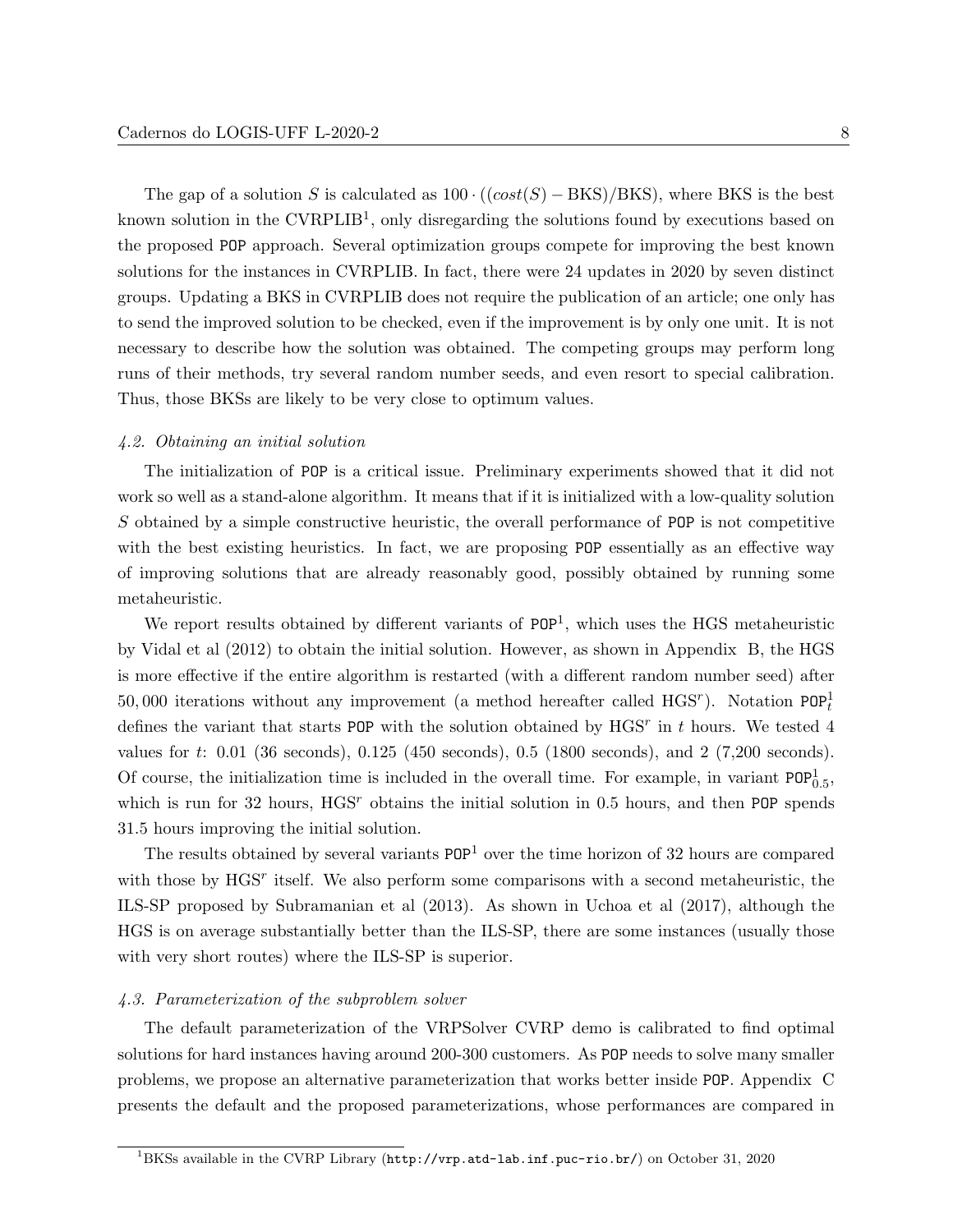Figure [2](#page-9-0) by running  $POP_{0.5}^1$  on the  $X_R$  instances over 8 hours. The convergence curves of the algorithms show the average gap found at different times.

The figure shows the superior performance obtained when the heuristic version  $BCP<sub>H</sub>$  is used to solve the subproblems.  $BCP_H$  is obtained from the exact BCP using the proposed parameterization and by setting three additional parameters: RCSPfalseGapFactor to 3 (this activates the false gap mechanism described in Section [3\)](#page-5-0), MaxNbOfBBtreeNodeTreated to 10 (maximum number of nodes in the branch-and-bound tree), and GlobalTimeLimit to 3600 seconds (maximum time for solving a subproblem) in the proposed parameterization. All POP results hereafter are obtained using algorithm  $BCP<sub>H</sub>$  as the subproblem solver.

<span id="page-9-0"></span>

Figure 2: POP<sup>1</sup><sub>0.5</sub> with three different parameterizations of VRPSolver. The time axis is on a  $log_2$ scale.

# 4.4. Calibrating parameters  $\alpha$  and  $\delta$

Table [1](#page-9-1) shows the performance of POP<sup>1</sup><sub>0.5</sub> for different values of parameters  $\alpha$  and  $\delta$ . Each setting was applied to the  $X_R$  instances over the horizon of 8 hours. The setting ( $\alpha = 50, \delta = 40$ ) achieved the best performance for 2, 4, and 8 hours. Therefore, all POP results below are obtained with parameterization ( $\alpha = 50, \delta = 40$ ).

Table 1: Avg. gap (%) of  $POP_{0.5}^1$  on  $X_R$  instances for different values of  $\alpha$  and  $\delta$ .

<span id="page-9-1"></span>

| Time(h) |       |             |       |       | $\alpha=25 \quad \alpha=25 \quad \alpha=25 \quad \alpha=50 \quad \alpha=50 \quad \alpha=50 \quad \alpha=75 \quad \alpha=75 \quad \alpha=75$                         |             |       |       |       |
|---------|-------|-------------|-------|-------|---------------------------------------------------------------------------------------------------------------------------------------------------------------------|-------------|-------|-------|-------|
|         |       |             |       |       | $\delta=10 \quad \  \delta=25 \quad \  \delta=40 \quad \  \delta=10 \quad \  \delta=25 \quad \  \delta=40 \quad \  \delta=10 \quad \  \delta=25 \quad \  \delta=40$ |             |       |       |       |
|         | 0.399 | $\,0.380\,$ | 0.448 | 0.387 | 0.390                                                                                                                                                               | 0.383 0.475 |       | 0.460 | 0.440 |
| 2       | 0.327 | 0.303       | 0.294 | 0.310 | 0.308                                                                                                                                                               | 0.263       | 0.344 | 0.328 | 0.326 |
| 4       | 0.272 | 0.245       | 0.244 | 0.274 | 0.242                                                                                                                                                               | 0.209       | 0.241 | 0.236 | 0.248 |
| 8       | 0.198 | 0.170       | 0.165 | 0.213 | 0.193                                                                                                                                                               | 0.162       | 0.183 | 0.214 | 0.198 |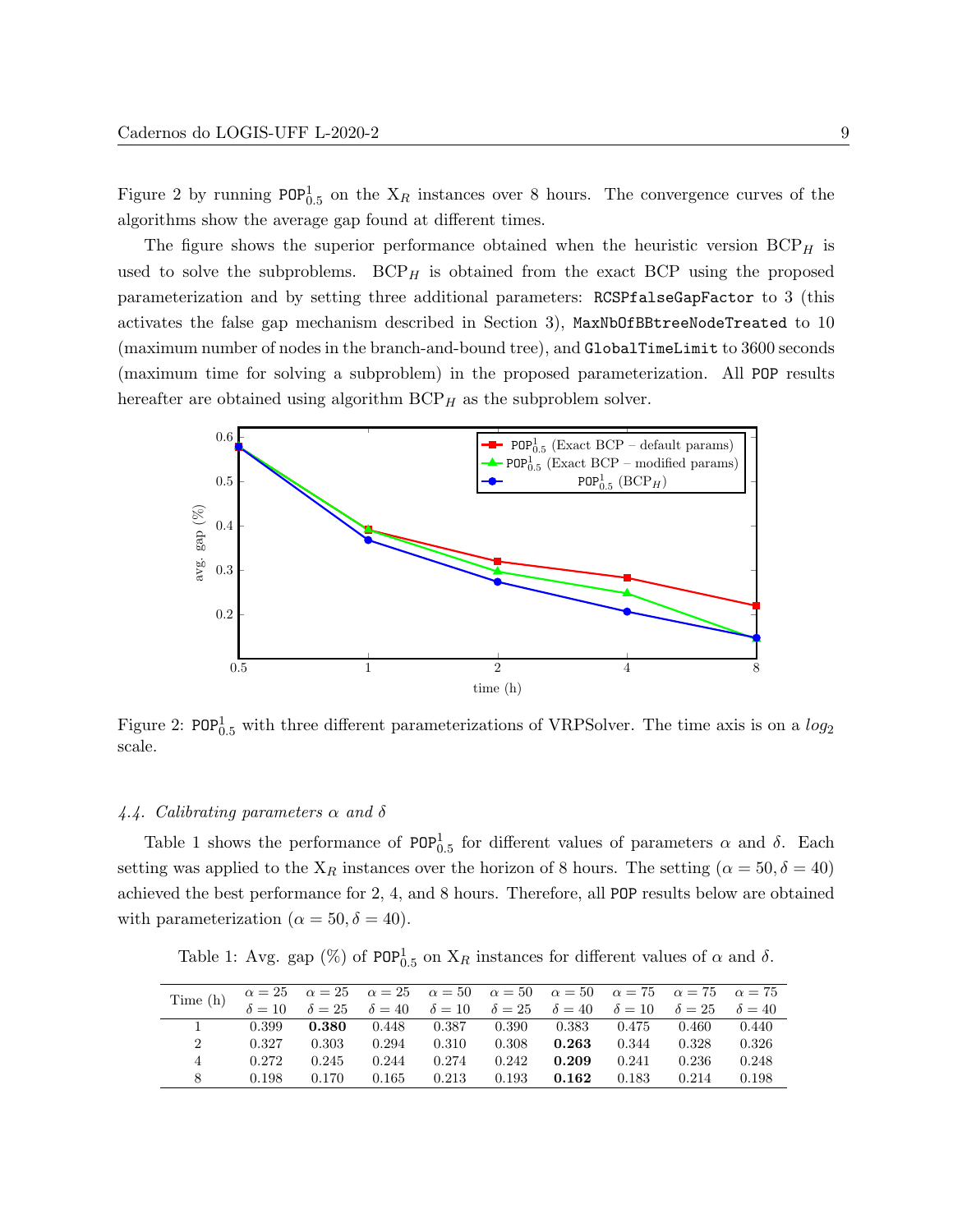4.5. Comparison of the algorithms ILS-SP, HGS<sup>r</sup>, and POP<sup>1</sup> over 32 hours

<span id="page-10-0"></span>Figure [3](#page-11-0) and Table [2](#page-10-0) show the gap convergence curves for  $HGS^r$  and  $POP<sup>1</sup>$  over the horizon of 32 hours.

| Instances      | Time(h)        | HGS <sup>r</sup> | $\overline{\mathsf{POP}^1_{0.01}}$ | $\overline{\mathsf{POP}^1_{0.125}}$ | $\overline{\mathsf{POP}^1_{0.5}}$ | POP <sub>2</sub> <sup>1</sup> |
|----------------|----------------|------------------|------------------------------------|-------------------------------------|-----------------------------------|-------------------------------|
|                | 0.01           | 1.996            | 1.996                              |                                     |                                   |                               |
|                | 0.125          | 0.836            | 1.180                              | 0.836                               |                                   |                               |
|                | 0.25           | 0.626            | 0.931                              | 0.564                               |                                   |                               |
|                | 0.5            | 0.484            | 0.708                              | 0.457                               | 0.484                             |                               |
| All            | $\mathbf{1}$   | 0.396            | 0.579                              | 0.355                               | 0.317                             |                               |
|                | $\overline{2}$ | 0.330            | 0.420                              | 0.271                               | 0.240                             | 0.330                         |
|                | $\overline{4}$ | 0.283            | 0.293                              | 0.206                               | 0.182                             | 0.171                         |
|                | 8              | 0.236            | 0.201                              | 0.164                               | 0.138                             | 0.126                         |
|                | 16             | 0.210            | 0.137                              | 0.117                               | 0.099                             | 0.090                         |
|                | 32             | 0.184            | 0.091                              | 0.084                               | 0.076                             | 0.064                         |
|                | 0.01           | 1.790            | 1.790                              |                                     |                                   |                               |
|                | 0.125          | 0.704            | 0.754                              | 0.704                               |                                   |                               |
|                | 0.25           | 0.547            | 0.524                              | 0.398                               |                                   |                               |
|                | $0.5\,$        | 0.425            | 0.350                              | 0.303                               | 0.425                             |                               |
|                | 1              | 0.345            | 0.268                              | 0.228                               | 0.232                             |                               |
| $\mathrm{X}_S$ | $\overline{2}$ | 0.298            | 0.196                              | 0.163                               | 0.178                             | 0.298                         |
|                | $\overline{4}$ | 0.262            | 0.101                              | 0.114                               | 0.131                             | 0.108                         |
|                | 8              | 0.196            | 0.058                              | 0.069                               | 0.084                             | 0.081                         |
|                | 16             | 0.176            | 0.039                              | 0.048                               | 0.056                             | 0.055                         |
|                | 32             | 0.162            | 0.017                              | 0.022                               | 0.036                             | 0.037                         |
|                | 0.01           | 2.209            | 2.209                              | $\equiv$                            |                                   |                               |
|                | 0.125          | 0.973            | 1.621                              | 0.973                               |                                   | -                             |
|                | 0.25           | 0.708            | 1.354                              | 0.735                               |                                   |                               |
|                | 0.5            | 0.546            | 1.080                              | 0.617                               | 0.546                             |                               |
|                | $\mathbf 1$    | 0.448            | 0.902                              | 0.487                               | 0.404                             | $\equiv$                      |
| $\Chi_L$       | $\overline{2}$ | 0.363            | 0.652                              | 0.383                               | 0.305                             | 0.363                         |
|                | $\overline{4}$ | 0.306            | 0.492                              | 0.301                               | 0.235                             | 0.237                         |
|                | 8              | 0.278            | 0.349                              | 0.263                               | 0.193                             | 0.173                         |
|                | 16             | 0.244            | 0.238                              | 0.190                               | 0.144                             | 0.127                         |
|                | 32             | 0.206            | 0.167                              | 0.149                               | 0.117                             | 0.092                         |

Table 2: Average gap  $(\%)$  of HGS<sup>r</sup> and POP<sup>1</sup> executions at different times.

The performance of  $POP_{0.01}^1$  deserves a separate analysis. It illustrates the behavior of POP as an "almost stand-alone" heuristic, starting from a medium quality solution. Such solutions can be rapidly obtained by any modern metaheuristic for the CVRP. The initial solutions provided by running  $HGS<sup>r</sup>$  for 36 seconds have an average gap of about  $2\%$  from the BKS.

• The performance of POP<sup>1</sup><sub>0.01</sub> on instances with shorter routes (set  $X<sub>S</sub>$ ) is very good. After 900 seconds, it already provides solutions that are significantly better than those from HGS<sup>r</sup>. After 4 hours, it is also consistently better than  $POP_{0.125}^1$ ,  $POP_{0.5}^1$ , and  $POP_2^1$  and reaches the excellent average gap of 0.017% in 32 hours. It is quite interesting to note that the final gap after 32 hours obtained by  $\text{POP}_t^1$  on instances  $X_s$  gets worse as t increases. It seems that worse initial solutions used in  $\text{POP}_{0.01}^1$  are still flexible enough to be transformed into good final solutions by the POP local search mechanism. On the other hand, the much better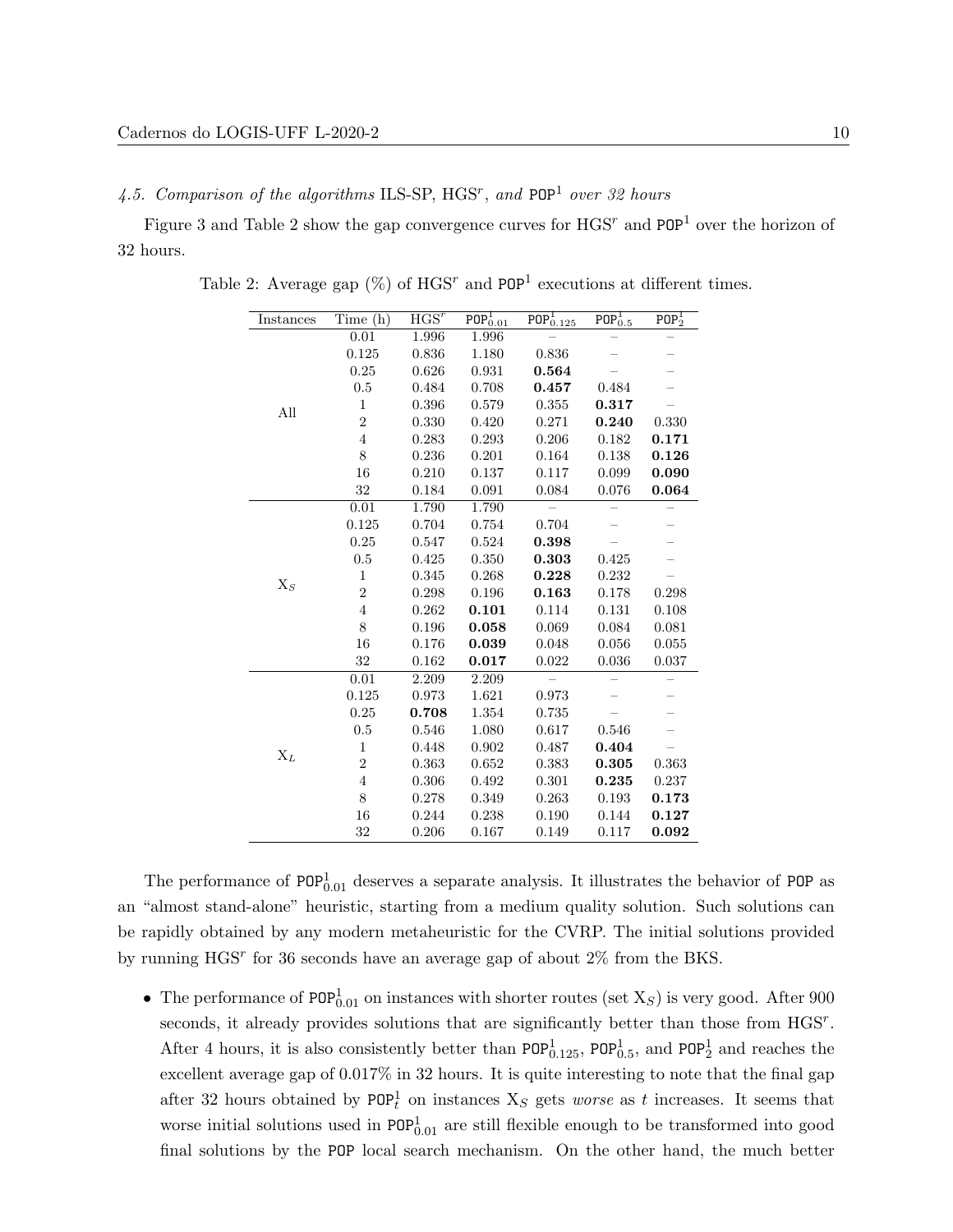<span id="page-11-0"></span>

Figure 3: Convergence curves of  $POP<sup>1</sup>$  and  $HGS<sup>r</sup>$ .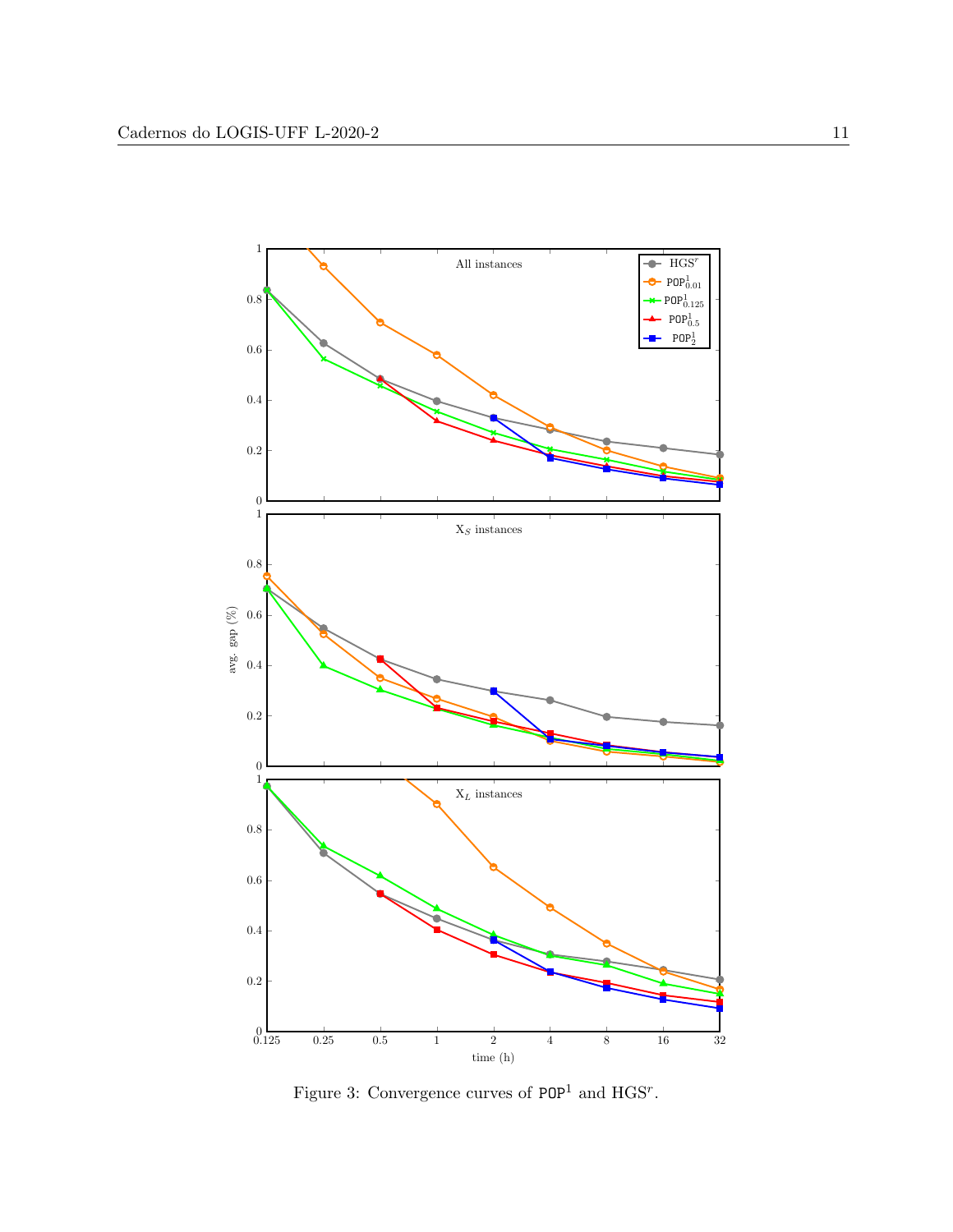initial solutions used by  $POP_{0.5}^1$ , and  $POP_2^1$  seem to be biased towards certain local minima that may not be so globally good.

• On the other hand,  $POP_{0.01}^1$  performs poorly on instances with long routes (set  $X_L$ ). It takes 4 hours to obtain an average gap of  $0.492\%$ , and it reaches the performance of  $HGS^r$  only after 16 hours. It is also consistently worse than  $\text{POP}_t^1$ , for  $t \in \{0.125, 0.5, 2\}$ .

The variants POP<sup>1</sup><sub>0.125</sub>, POP<sup>1</sup><sub>0.5</sub>, and POP<sup>1</sup><sub>2</sub> have a more robust performance. When the complete instance set X is considered, all of them are consistently better than  $HGS<sup>r</sup>$  alone (i.e., after POP starts, their average gaps are smaller at all times). This is also true when  $X_S$  and  $X_L$  instances are considered separately. The only exception is the variant  $POP_{0.125}^1$ , which requires four hours to overcome  $\text{HGS}{}^{r}$  on  $\mathbf{X}_{L}$  instances.

Table [3](#page-15-0) reports the best solutions found by the algorithms ILS-SP,  $HGS^{r}$ , and  $POP^{1}$  in 32 hours. BKSs marked with a <sup>\*</sup> are proven optimal solutions. Solutions marked in bold are improvements over the BKSs. The variant  $POP_2^1$  achieved the best average and median final gaps, with the exception of the average gap for instances  $X_s$ , where it is worse than the variants  $POP_{0.01}^1$ ,  $POP_{0.125}^1$ , and  $POP<sub>0.5</sub><sup>1</sup>$ .

# 4.6. Comparison of the algorithms HGS20 and  $POP<sup>2</sup>$  over 32 hours

When the work described in this article was already advanced, we were told<sup>[2](#page-12-0)</sup> about the existence of a new implementation of HGS. The new version, specialized to CVRP, is faster and includes one additional neighborhood called SWAP\*. We will refer to that yet unpublished algorithm as HGS20. In fact, the performance of HGS20 is much superior to  $H$ GS<sup>r</sup>, and thus it can definitely be considered as a state-of-the-art metaheuristic for CVRP. In this section, we test if POP can still improve HGS20 solutions.

On September 17, 2020, Thibaut Vidal kindly sent us the detailed results of ten 20-hour runs of the algorithm HGS20 on each of the X instances. Those runs are performed on Intel Xeon Gold 6148 @2.40GHz processors (PassMark single thread rating 2056) that are roughly equivalent to our processors (PassMark single thread rating 1840). Moreover, we have also received the solutions obtained after 0.125, 0.5, and 2 hours. Thus, we use them as initial solutions in the variant  $\text{POP}_t^2$ . Figure [4](#page-14-0) depicts the performance of the HGS20 and the variants POP<sup>2</sup> over 32 hours (note that HGS stops at 20 hours). We now analyze these results.

- For each running time, HGS20 obtains solutions with about half of the average gap of the solutions obtained by HGS<sup>r</sup>, which is a remarkable improvement.
- Considering all X instances, the variant  $POP_{0.125}^2$  is consistently worse than HGS20 alone, producing inferior solutions for all times.

<span id="page-12-0"></span><sup>2</sup>Personal communication from Thibaut Vidal.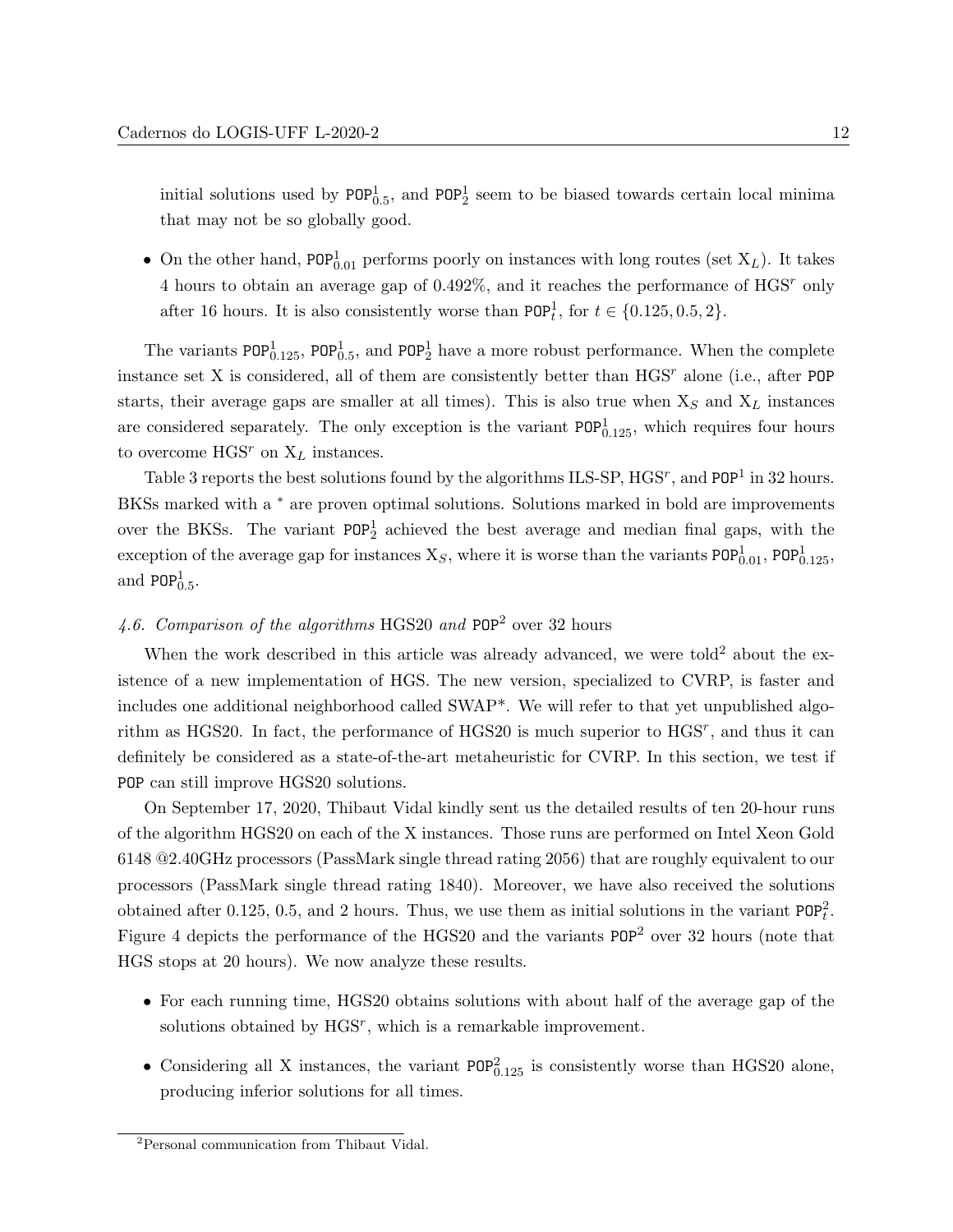- Considering all X instances, the variant  $POP_{0.5}^2$  is slightly better than the HGS20 alone. On  $X_L$  instances, it only starts to be better at 16 hours.
- Finally, the variant  $POP_2^2$  is clearly better than the HSG20 alone, even on  $X_L$  instances. This indicates that the proposed approach POP is indeed powerful. It is able to improve solutions obtained by a highly performing metaheuristic, at least in long runs (more than 2 hours).

Table [5](#page-17-0) reports instance-by-instance statistics on the solutions found by the HGS20 (after 20 hours) and the variants POP<sup>2</sup> (after 20 and 32 hours). For the HGS20, the average cost and the best cost among ten runs are provided. For the variant  $POP<sub>2</sub><sup>2</sup>$ , we give the average cost and the best cost for three runs. We did not have computational resources for running each instance ten times. In order to provide a direct comparison between methods, we also computed the average cost and the best cost of the first three runs of the HGS20.

It is obvious that one can always obtain better solutions by performing multiple runs of any randomized method and picking the best one. But it is still interesting to note that the variant POP<sup>2</sup> seems to be particularly well suited for performing multiple runs. In fact, for this variant, the average gap for a single 32-hour run is 0.042%, while the average gap for the best of only three runs decreases to 0.018%, a very substantial decrease. For the instances in the set  $X<sub>S</sub>$ , the approach produces a remarkable gap of -0.001%.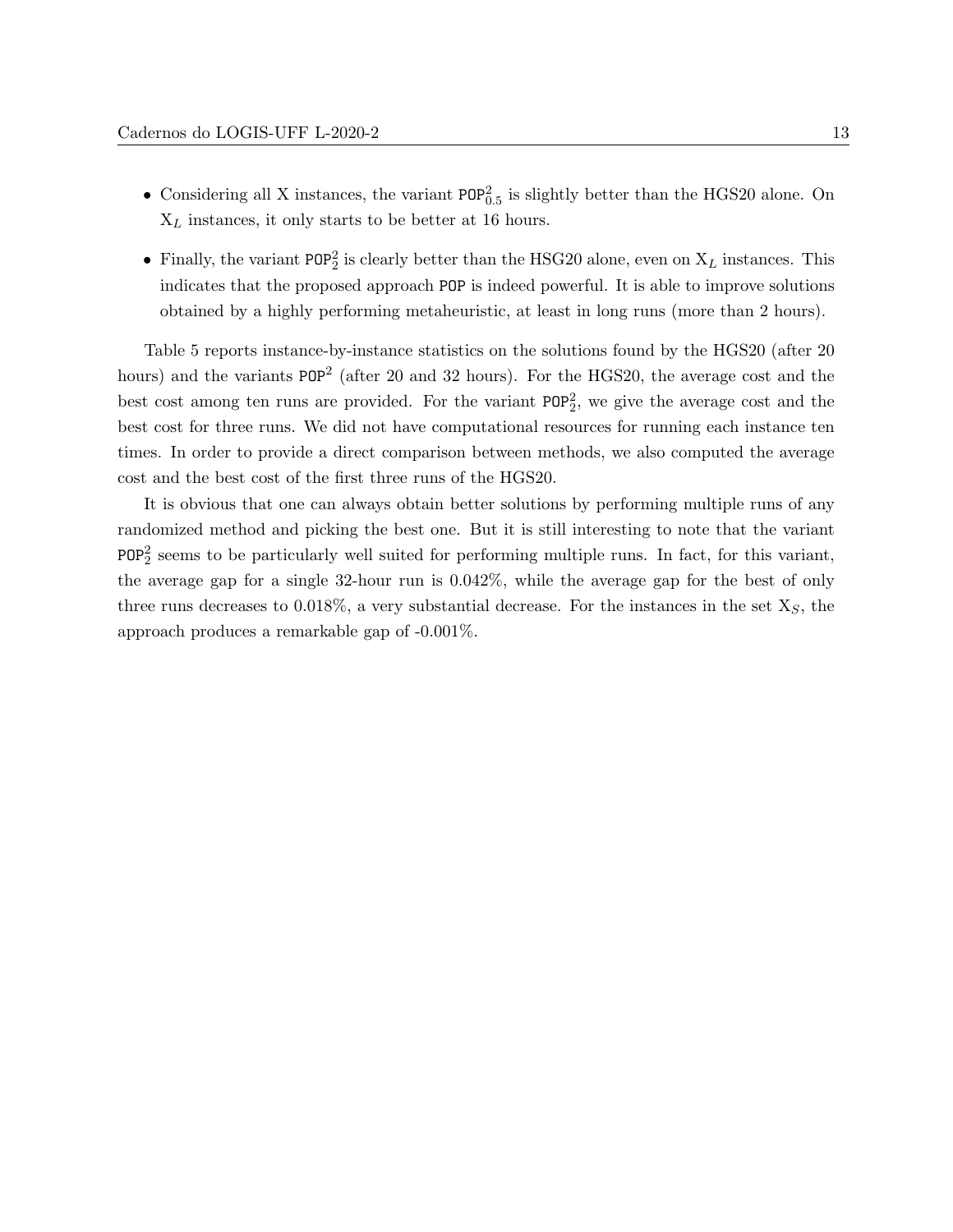<span id="page-14-0"></span>

Figure 4: Convergence curves of  $\mathtt{POP}^2$  and HGS20.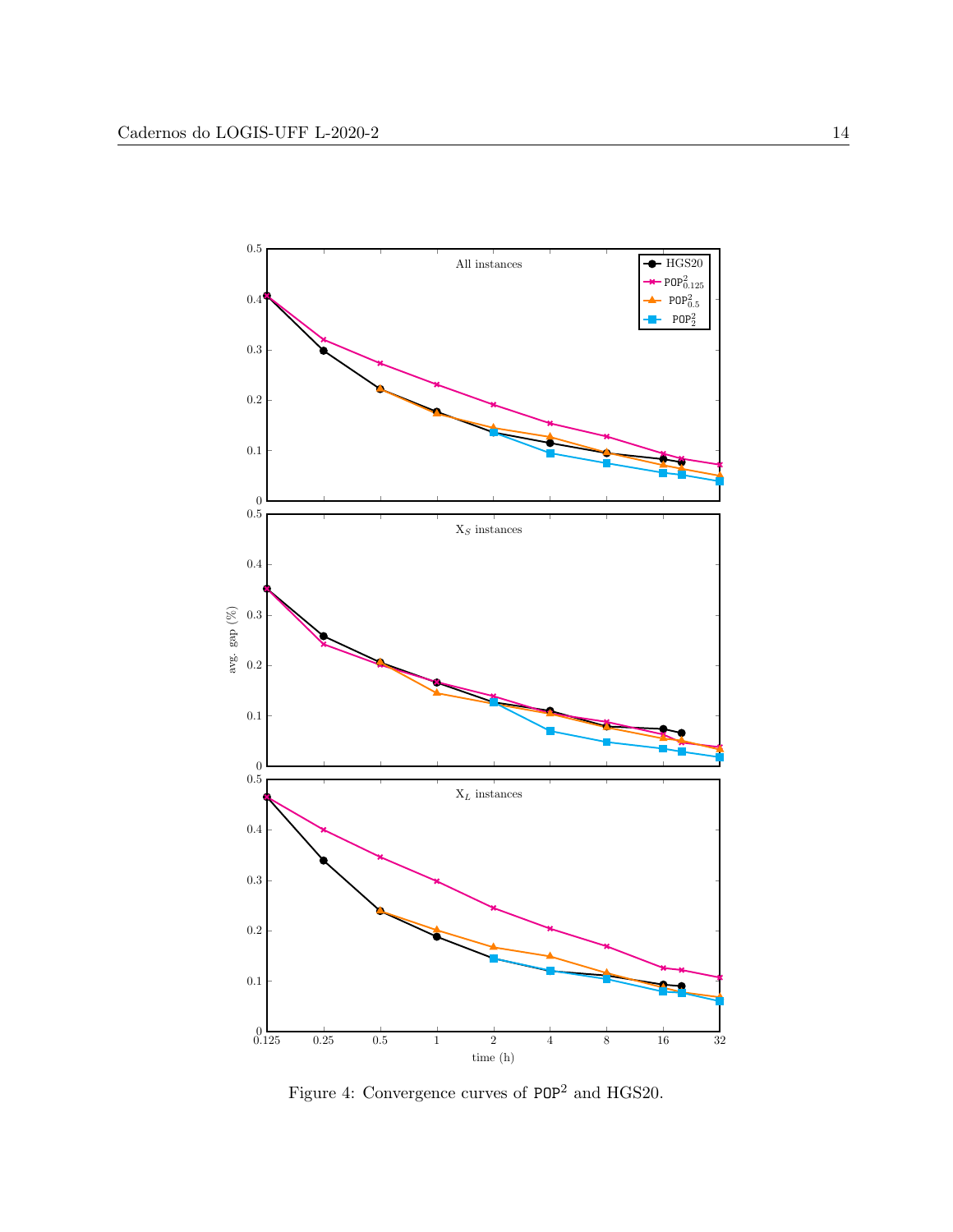<span id="page-15-0"></span>

| Instance                          | <b>BKS</b> | $ILS-SP$ | HGS <sup>r</sup> | $\overline{\text{POP}}_{0.01}^1$ | $\overline{\text{POP}^1_{0.125}}$ | $\overline{\text{POP}^1_{0.5}}$ | POP <sub>2</sub> <sup>1</sup> |
|-----------------------------------|------------|----------|------------------|----------------------------------|-----------------------------------|---------------------------------|-------------------------------|
| X-n303-k21                        | 21736      | 21840    | 21739            | 21863                            | 21837                             | 21750                           | 21751                         |
| X-n308-k13                        | $25859\,$  | 25881    | 25861            | 25876                            | 25876                             | 25876                           | 25862                         |
| X-n313-k71                        | 94044      | 94105    | 94046            | 94053                            | 94053                             | 94046                           | 94046                         |
| X-n317-k53                        | 78355*     | 78355    | 78355            | 78355                            | 78355                             | 78355                           | 78355                         |
| X-n322-k28                        | 29834*     | 29872    | 29848            | 29887                            | 29887                             | 29887                           | 29880                         |
| X-n327-k20                        | 27532      | 27743    | 27555            | 27573                            | 27576                             | 27573                           | 27576                         |
| X-n331-k15                        | $31102*$   | 31108    | 31103            | 31103                            | 31103                             | 31103                           | 31103                         |
| X-n336-k84                        | 139135     | 139253   | 139210           | 139164                           | 139111                            | 139175                          | 139125                        |
| X-n344-k43                        | 42056      | 42096    | 42069            | 42055                            | 42050                             | 42050                           | 42056                         |
| X-n351-k40                        | 25919      | 26131    | 25935            | 25896                            | 25896                             | 25896                           | 25896                         |
| X-n359-k29                        | 51505      | 51997    | 51521            | 51583                            | 51583                             | 51583                           | 51505                         |
| X-n367-k17                        | 22814      | 22912    | 22814            | 22814                            | 22821                             | 22821                           | 22814                         |
| X-n376-k94                        | 147713*    | 147713   | 147713           | 147713                           | 147713                            | 147713                          | 147713                        |
| X-n384-k52                        | 65941      | 66382    | 66048            | 65941                            | 65999                             | 65956                           | 65947                         |
| X-n393-k38                        | 38260*     | 38273    | 38260            | 38260                            | 38260                             | 38260                           | 38260                         |
| X-n401-k29                        | 66163      | 66614    | 66222            | 66181                            | 66220                             | 66257                           | 66156                         |
| X-n411-k19                        | 19718      | 19811    | 19717            | 19712                            | 19718                             | 19712                           | 19712                         |
| X-n420-k130                       | 107798*    | 107798   | 107813           | 107798                           | 107798                            | 107798                          | 107798                        |
| X-n429-k61                        | 65449      | 65759    | 65489            | 65527                            | 65467                             | 65467                           | 65455                         |
| X-n439-k37                        | 36391*     | 36402    | 36395            | 36395                            | 36395                             | 36395                           | 36395                         |
| X-n449-k29                        | 55233      | 56131    | 55336            | 55332                            | 55236                             | 55259                           | 55258                         |
| X-n459-k26                        | 24139      | 24421    | 24184            | 24193                            | 24208                             | 24209                           | 24160                         |
| X-n469-k138                       | 221824*    | 221940   | 222203           | 221824                           | 221824                            | 221824                          | 221824                        |
|                                   |            |          |                  |                                  |                                   |                                 |                               |
| X-n480-k70                        | 89458      | 89821    | 89542            | 89449                            | 89449                             | 89449                           | 89449                         |
| X-n491-k59                        | 66510      | 67128    | 66633            | 66555                            | 66539                             | 66572                           | 66514                         |
| X-n502-k39                        | 69230      | 69315    | 69254            | 69232                            | 69232                             | 69232                           | 69232                         |
| X-n513-k21                        | 24201      | 24275    | 24201            | 24248                            | 24249                             | 24201                           | 24201                         |
| X-n524-k153                       | 154593*    | 154698   | 154774           | 154593                           | 154593                            | 154593                          | 154593                        |
| X-n536-k96                        | 94921      | 95697    | 95059            | 94948                            | 94915                             | 95205                           | 95205                         |
| X-n548-k50                        | 86700*     | 86710    | 86737            | 86701                            | 86701                             | 86701                           | 86701                         |
| X-n561-k42                        | 42717      | 43016    | 42744            | 42758                            | 42773                             | 42758                           | 42758                         |
| X-n573-k30                        | 50673      | 51074    | 50782            | 50807                            | 50882                             | 50742                           | 50735                         |
| X-n586-k159                       | 190423     | 190767   | 190581           | 190365                           | 190340                            | 190375                          | 190379                        |
| X-n599-k92                        | 108489     | 109147   | 108781           | 108498                           | 108558                            | 108517                          | 108462                        |
| X-n613-k62                        | $59535\,$  | 60318    | 59671            | 59561                            | 59544                             | 59606                           | 59656                         |
| X-n627-k43                        | 62164      | 62762    | 62369            | 62182                            | 62213                             | 62245                           | 62266                         |
| X-n641-k35                        | 63694      | 64449    | 64019            | 63773                            | 63989                             | 63919                           | 63863                         |
| X-n655-k131                       | 106780*    | 106780   | 106810           | 106780                           | 106780                            | 106780                          | 106780                        |
| X-n670-k130                       | 146332     | 147286   | 147144           | 146346                           | 146340                            | 146411                          | 146461                        |
| X-n685-k75                        | 68205      | 68682    | 68436            | 68260                            | 68315                             | 68318                           | 68354                         |
| X-n701-k44                        | 81934      | 82907    | 82310            | 82085                            | 81984                             | 81970                           | 82021                         |
| X-n716-k35                        | 43412      | 44091    | 43572            | 43443                            | 43491                             | 43498                           | 43489                         |
| X-n733-k159                       | 136250     | 136900   | 136365           | 136245                           | 136237                            | 136278                          | 136223                        |
| X-n749-k98                        | 77365      | 78177    | 77706            | 77380                            | 77399                             | 77360                           | 77342                         |
| X-n766-k71                        | 114454     | 115413   | 114701           | 114573                           | 114707                            | 114640                          | 114682                        |
| X-n783-k48                        | 72445      | 73627    | 72809            | 72696                            | 72592                             | 72605                           | 72704                         |
| X-n801-k40                        | 73305      | 73939    | 73548            | 73446                            | 73445                             | 73368                           | 73362                         |
| X-n819-k171                       | 158247     | 159249   | 158696           | 158128                           | 158191                            | 158222                          | 158211                        |
| X-n837-k142                       | 193810     | 194901   | 194264           | 193820                           | 193793                            | 193800                          | 193822                        |
| X-n856-k95                        | 88965      | 89143    | 89062            | 89030                            | 89030                             | 89030                           | 89030                         |
| X-n876-k59                        | 99299      | 100357   | 99748            | 99583                            | 99437                             | 99479                           | 99428                         |
| X-n895-k37                        | 53860      | 54777    | 54266            | 54112                            | 54080                             | 54125                           | 54045                         |
| X-n916-k207                       | 329247     | 330773   | 329902           | 329305                           | 329213                            | 329305                          | $329289\,$                    |
| X-n936-k151                       | 132725     | 134564   | 133440           | 132859                           | 132882                            | 132863                          | 132942                        |
| X-n957-k87                        | 85465      | 85887    | 85633            | 85485                            | 85468                             | 85492                           | 85473                         |
| X-n979-k58                        | 118987     | 120015   | 119339           | 119430                           | 119059                            | 119073                          | 119040                        |
| X-n1001-k43                       | 72359      | 73810    | 72766            | 72714                            | 72506                             | 72460                           | 72486                         |
| Avg. gap $(\%)$                   |            | 0.629    | 0.184            | 0.091                            | 0.084                             | 0.076                           | 0.064                         |
| Median gap $(\%)$                 |            | 0.607    | 0.117            | 0.027                            | 0.031                             | 0.032                           | 0.009                         |
| Avg. gap $(\%)$ in X <sub>S</sub> |            | 0.468    | 0.162            | 0.017                            | $\,0.022\,$                       | 0.036                           | 0.037                         |
| Median gap $(\%)$ in $X_S$        |            | 0.474    | 0.117            | 0.005                            | 0.000                             | 0.002                           | 0.000                         |
| Avg. gap $(\%)$ in $X_L$          |            | 0.796    | 0.206            | 0.167                            | 0.149                             | 0.117                           | 0.092                         |
| Median gap $(\%)$ in $X_L$        |            | 0.779    | 0.138            | 0.150                            | 0.135                             | 0.091                           | 0.073                         |

Table 3: Best solutions found by ILS-SP,  $HGS^r$ , and  $POP<sup>1</sup>$  after 32 hours.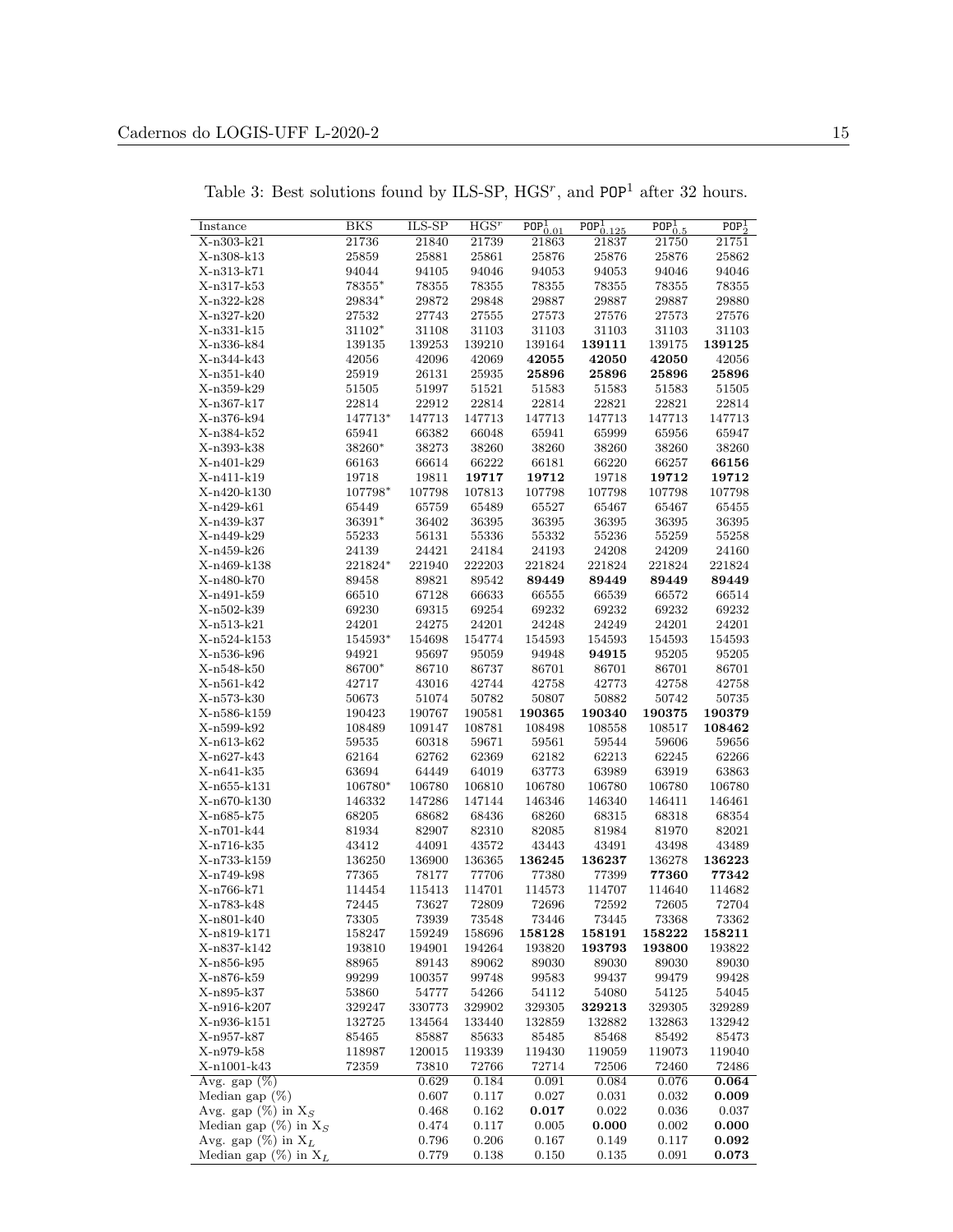| Instances | Time (h)       | HGS20 | $\overline{\text{POP}^{2}_{0.125}}$ | $\overline{\text{POP}_{0.5}^2}$ | POP <sub>2</sub> <sup>2</sup> |
|-----------|----------------|-------|-------------------------------------|---------------------------------|-------------------------------|
|           | 0.125          | 0.407 | 0.407                               |                                 |                               |
|           | 0.25           | 0.298 | 0.320                               |                                 |                               |
|           | 0.5            | 0.222 | 0.273                               | 0.222                           |                               |
|           | $\mathbf{1}$   | 0.177 | 0.231                               | 0.173                           |                               |
| All       | $\overline{2}$ | 0.136 | 0.191                               | 0.145                           | 0.136                         |
|           | $\overline{4}$ | 0.115 | $0.154\,$                           | 0.127                           | 0.095                         |
|           | 8              | 0.095 | 0.128                               | 0.096                           | 0.075                         |
|           | 16             | 0.083 | 0.094                               | 0.071                           | 0.056                         |
|           | 20             | 0.077 | 0.084                               | 0.064                           | 0.052                         |
|           | 32             |       | 0.072                               | 0.050                           | 0.039                         |
|           | 0.125          | 0.352 | 0.352                               |                                 |                               |
|           | 0.25           | 0.258 | 0.242                               |                                 |                               |
|           | 0.5            | 0.206 | 0.201                               | 0.206                           |                               |
|           | $\mathbf{1}$   | 0.166 | 0.167                               | 0.145                           |                               |
|           | $\overline{2}$ | 0.127 | 0.139                               | 0.124                           | 0.127                         |
| $X_S$     | $\overline{4}$ | 0.110 | 0.105                               | 0.104                           | 0.070                         |
|           | 8              | 0.079 | 0.088                               | 0.077                           | 0.048                         |
|           | 16             | 0.074 | 0.063                               | 0.055                           | 0.035                         |
|           | 20             | 0.066 | 0.047                               | 0.051                           | 0.029                         |
|           | 32             |       | 0.038                               | 0.033                           | 0.018                         |
|           | 0.125          | 0.465 | 0.465                               |                                 |                               |
|           | 0.25           | 0.339 | 0.400                               |                                 |                               |
|           | 0.5            | 0.239 | 0.346                               | 0.239                           |                               |
|           | $\mathbf{1}$   | 0.188 | 0.298                               | 0.201                           |                               |
|           | $\overline{2}$ | 0.145 | 0.245                               | 0.167                           | 0.145                         |
| $X_L$     | $\overline{4}$ | 0.120 | 0.204                               | 0.149                           | 0.121                         |
|           | 8              | 0.111 | 0.169                               | 0.116                           | 0.104                         |
|           | 16             | 0.093 | 0.126                               | 0.087                           | 0.079                         |
|           | 20             | 0.090 | 0.122                               | 0.078                           | 0.077                         |
|           | 32             |       | 0.107                               | 0.068                           | 0.060                         |

Table 4: Average gap  $(\%)$  of HGS20 and POP<sup>2</sup> executions at different times.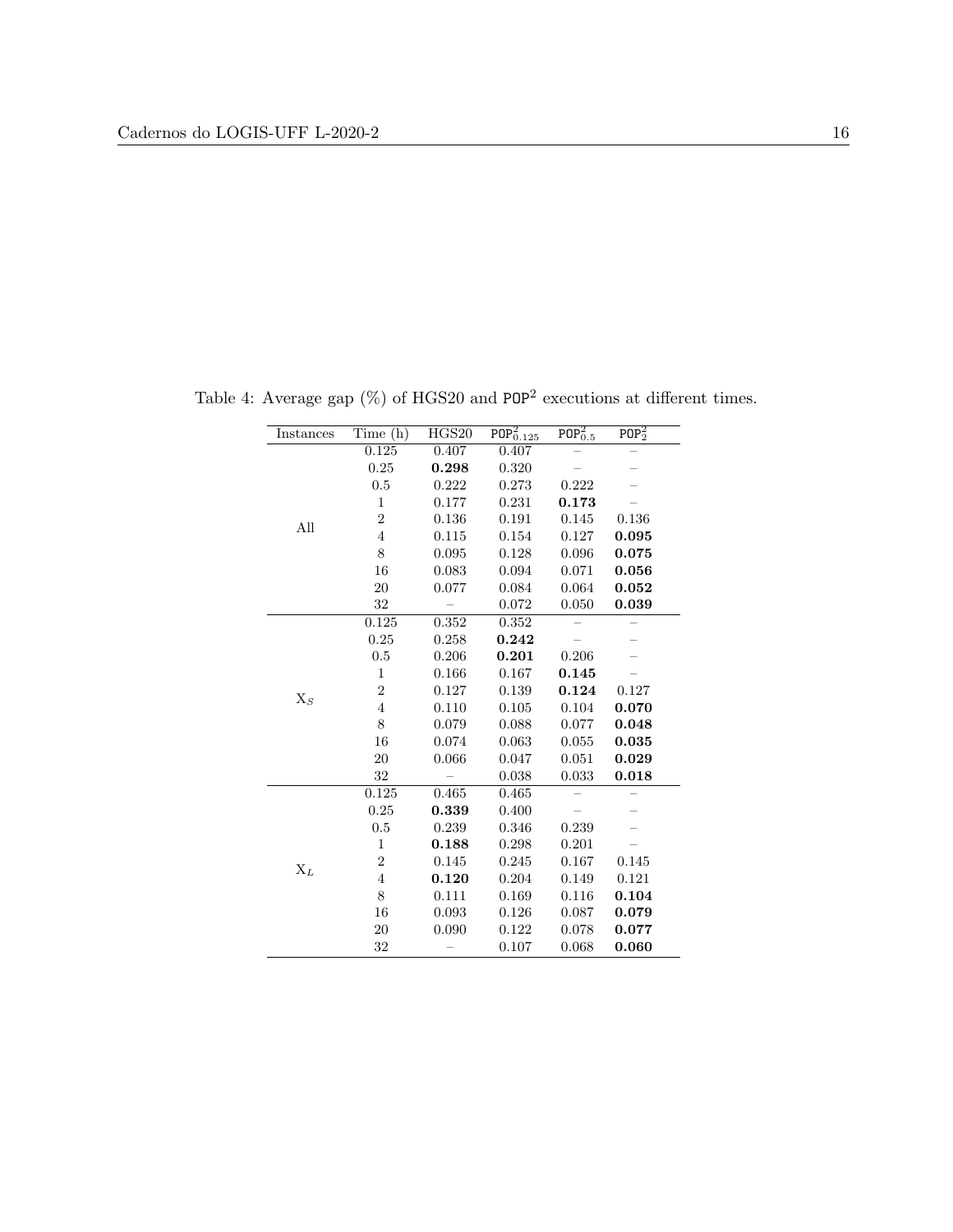| Instance    |                |                        | HGS20             |                      |                  |                                       |                      | POP <sub>2</sub> <sup>2</sup> |                  |
|-------------|----------------|------------------------|-------------------|----------------------|------------------|---------------------------------------|----------------------|-------------------------------|------------------|
|             | <b>BKS</b>     |                        | 20 hours          |                      |                  | 20 hours                              |                      | $32\;{\rm hours}$             |                  |
|             |                | avg. cost $(10\times)$ | best $(10\times)$ | avg cost $(3\times)$ | best $(3\times)$ | avg cost $(3\times)$ best $(3\times)$ |                      | avg cost $(3\times)$          | best $(3\times)$ |
| X-n303-k21  | $21736\,$      | 21737.4                | 21736             | 21737.3              | 21736            | 21738.0                               | 21738                | 21738.0                       | $21738\,$        |
| X-n308-k13  | $25859\,$      | 25859.0                | 25859             | 25859.0              | 25859            | 25859.7                               | 25859                | 25859.7                       | 25859            |
| X-n313-k71  | 94044          | 94044.0                | 94044             | 94044.0              | 94044            | 94044.0                               | 94044                | 94044.0                       | 94044            |
| X-n317-k53  | $78355*$       | 78355.0                | 78355             | 78355.0              | $78355\,$        | 78355.0                               | $78355\,$            | 78355.0                       | 78355            |
| X-n322-k28  | $29834^{\ast}$ | 29834.0                | 29834             | 29834.0              | 29834            | 29834.0                               | $\boldsymbol{29834}$ | 29834.0                       | 29834            |
| X-n327-k20  | $27532\,$      | 27532.0                | 27532             | $27532.0\,$          | $27532\,$        | 27532.0                               | 27532                | 27532.0                       | $27532\,$        |
| X-n331-k15  | $31102^{\ast}$ | 31102.0                | 31102             | 31102.0              | $31102\,$        | 31102.3                               | $31102\,$            | 31102.3                       | 31102            |
| X-n336-k84  | $139135\,$     | 139155.8               | 139137            | 139156.0             | 139137           | 139147.3                              | 139125               | 139147.3                      | 139125           |
| X-n344-k43  | $42056\,$      | 42053.6                | 42050             | 42051.7              | 42050            | 42052.0                               | 42050                | 42052.0                       | 42050            |
| X-n351-k40  | $25919\,$      | $25925.2\,$            | 25909             | $25917.3\,$          | 25909            | 25903.7                               | 25896                | 25903.7                       | 25896            |
| X-n359-k29  | 51505          | $51535.2\,$            | $51513\,$         | $51534.0\,$          | 51513            | 51518.7                               | $51505\,$            | 51518.7                       | 51505            |
| X-n367-k17  | 22814          | 22814.0                | 22814             | 22814.0              | 22814            | 22814.0                               | 22814                | 22814.0                       | 22814            |
| X-n376-k94  | $147713*$      | 147713.0               | 147713            | 147713.0             | 147713           | 147713.0                              | 147713               | 147713.0                      | 147713           |
| X-n384-k52  | 65941          | 65977.1                | 65957             | 65979.3              | 65978            | 65971.0                               | 65941                | 65971.0                       | 65941            |
| X-n393-k38  | 38260*         | 38260.0                | 38260             | 38260.0              | 38260            | 38260.0                               | 38260                | 38260.0                       | 38260            |
| X-n401-k29  | 66163          | 66196.9                | 66180             | 66203.7              | 66192            | 66188.7                               | 66180                | 66185.0                       | 66178            |
| X-n411-k19  | 19718          | 19712.8                | 19712             | 19712.0              | 19712            | 19713.7                               | 19712                | 19713.7                       | 19712            |
| X-n420-k130 | 107798*        | 107804.7               | 107798            | 107802.0             | 107798           | 107822.0                              | 107798               | 107798.0                      | 107798           |
| X-n429-k61  | 65449          | 65455.4                | 65449             | 65451.7              | 65449            | 65459.0                               | 65455                | 65459.0                       | 65455            |
| X-n439-k37  | 36391*         | 36394.5                | 36391             | 36395.0              | 36395            | 36395.0                               | 36395                | 36395.0                       | 36395            |
| X-n449-k29  | 55233          | 55294.1                | $55265\,$         | 55282.7              | 55268            | 55291.3                               | $55272\,$            | 55288.0                       | 55262            |
| X-n459-k26  | 24139          | 24140.1                | 24139             | 24141.0              | 24139            | 24157.3                               | 24139                | 24157.3                       | 24139            |
| X-n469-k138 | $221824*$      | 221939.6               | 221848            | 221936.7             | 221855           | 221839.3                              | 221824               | 221839.3                      | 221824           |
| X-n480-k70  | 89458          | 89459.2                | 89457             | 89461.3              | 89457            | 89457.0                               | 89449                | 89449.0                       | 89449            |
| X-n491-k59  | 66510          | 66561.2                | 66521             | 66560.3              | 66521            | 66520.7                               | 66489                | 66520.7                       | 66489            |
| X-n502-k39  | 69230          | 69228.5                | 69227             | 69229.3              | 69228            | 69226.0                               | 69226                | 69226.0                       | 69226            |
| X-n513-k21  | 24201          | 24201.0                | 24201             | 24201.0              | 24201            | 24201.0                               | 24201                | 24201.0                       | 24201            |
| X-n524-k153 | 154593*        | 154605.0               | 154605            | 154605.0             | 154605           | 154593.0                              | 154593               | 154593.0                      | 154593           |

<span id="page-17-0"></span>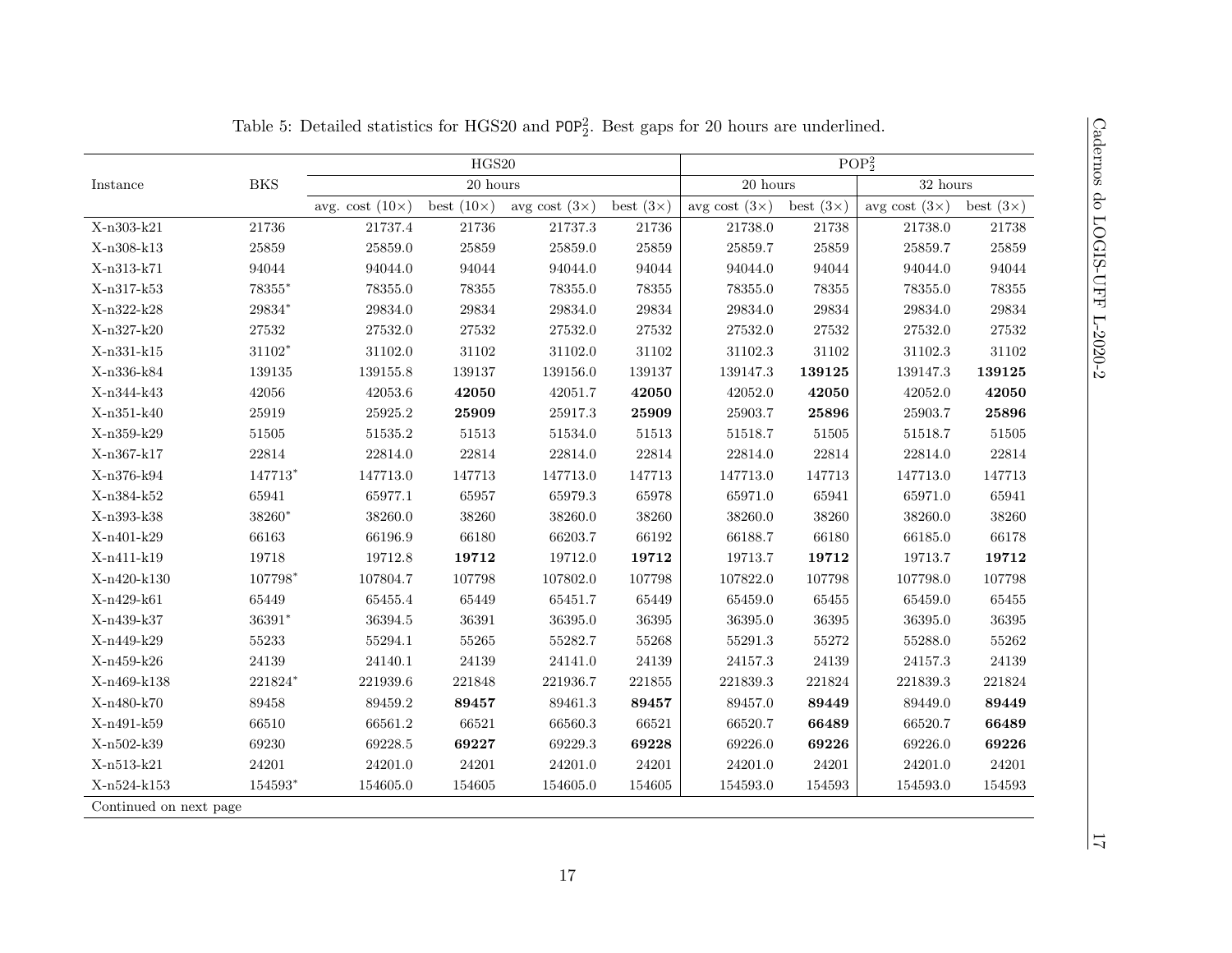|             |            |                        |                   | Table $5$ – continued from previous page |                  |                      |                               |                      |                  |
|-------------|------------|------------------------|-------------------|------------------------------------------|------------------|----------------------|-------------------------------|----------------------|------------------|
|             |            |                        | HGS20             |                                          |                  |                      | POP <sub>2</sub> <sup>2</sup> |                      |                  |
| Instance    | <b>BKS</b> |                        | $20\ {\rm hours}$ |                                          |                  | $20\ {\rm hours}$    |                               | $32~\mathrm{hours}$  |                  |
|             |            | avg. cost $(10\times)$ | best $(10\times)$ | avg cost $(3\times)$                     | best $(3\times)$ | avg cost $(3\times)$ | best $(3\times)$              | avg cost $(3\times)$ | best $(3\times)$ |
| X-n536-k96  | 94921      | 94991.5                | 94940             | 94991.0                                  | 94972            | 94948.0              | 94915                         | 94943.0              | 94915            |
| X-n548-k50  | 86700*     | 86710.0                | 86704             | 86706.0                                  | 86704            | 86700.7              | 86700                         | 86700.7              | 86700            |
| X-n561-k42  | 42717      | 42720.7                | 42717             | 42720.3                                  | 42717            | 42717.0              | 42717                         | 42717.0              | 42717            |
| X-n573-k30  | 50673      | 50747.1                | 50736             | 50742.0                                  | 50739            | 50741.0              | 50739                         | 50738.3              | 50733            |
| X-n586-k159 | 190423     | 190398.9               | 190340            | 190422.0                                 | 190407           | 190359.7             | 190349                        | 190337.0             | 190316           |
| X-n599-k92  | 108489     | 108554.2               | 108490            | 108562.0                                 | 108518           | 108486.0             | 108457                        | 108484.7             | 108453           |
| X-n613-k62  | $59535\,$  | 59619.0                | 59549             | 59636.0                                  | 59602            | 59586.7              | 59536                         | 59582.0              | 59536            |
| X-n627-k43  | 62164      | 62273.3                | 62241             | 62275.3                                  | 62264            | 62264.7              | 62224                         | 62254.0              | 62223            |
| X-n641-k35  | 63694      | 63789.4                | 63738             | 63791.7                                  | 63758            | 63815.0              | 63763                         | 63798.7              | 63763            |
| X-n655-k131 | 106780*    | 106787.6               | 106780            | 106789.7                                 | 106786           | 106780.0             | 106780                        | 106780.0             | 106780           |
| X-n670-k130 | 146332     | 146641.3               | 146510            | 146642.7                                 | 146624           | 146514.3             | 146404                        | 146514.0             | 146404           |
| X-n685-k75  | 68205      | 68312.0                | 68272             | 68324.0                                  | 68317            | 68295.0              | 68257                         | 68281.0              | 68257            |
| X-n701-k44  | $81934\,$  | 82107.6                | 81998             | 82152.0                                  | 82123            | 82115.3              | 82030                         | 82080.0              | 82030            |
| X-n716-k35  | 43412      | 43468.3                | $\!3446\!$        | 43481.0                                  | 43460            | 43455.7              | 43445                         | 43433.3              | 43409            |
| X-n733-k159 | 136250     | 136306.9               | 136281            | 136304.0                                 | 136298           | 136213.7             | 136195                        | 136213.7             | 136195           |
| X-n749-k98  | 77365      | 77563.4                | 77463             | 77543.0                                  | 77463            | 77379.3              | 77350                         | 77342.0              | 77294            |
| X-n766-k71  | 114454     | 114687.2               | 114635            | 114689.0                                 | 114640           | 114678.7             | 114658                        | 114627.0             | 114597           |
| X-n783-k48  | 72445      | 72649.8                | 72550             | 72665.0                                  | 72620            | 72572.0              | 72524                         | 72563.7              | 72515            |
| X-n801-k40  | 73305      | 73377.2                | 73308             | 73366.7                                  | 73353            | 73387.3              | 73385                         | 73349.0              | 73313            |
| X-n819-k171 | 158247     | 158331.3               | 158263            | 158318.0                                 | 158263           | 158328.7             | 158298                        | 158298.3             | 158225           |
| X-n837-k142 | 193810     | 194023.3               | 193973            | 193985.0                                 | 193973           | 193822.0             | 193756                        | 193813.7             | 193739           |
| X-n856-k95  | 88965      | 88986.4                | 88966             | 88983.7                                  | 88966            | 88989.7              | 88989                         | 88989.7              | 88989            |
| X-n876-k59  | 99299      | 99557.8                | 99490             | 99540.0                                  | 99510            | 99447.0              | 99428                         | 99419.7              | 99405            |
| X-n895-k37  | 53860      | 54041.2                | 54007             | 54028.3                                  | 54007            | 54021.3              | 53969                         | 54000.0              | 53960            |
| X-n916-k207 | 329247     | 329565.5               | 329481            | 329552.7                                 | 329539           | 329325.0             | 329288                        | 329304.0             | 329249           |
| X-n936-k151 | 132725     | 133116.7               | 132998            | 133161.7                                 | 133124           | 132933.7             | 132900                        | 132898.0             | 132861           |
| X-n957-k87  | 85465      | 85505.4                | 85473             | 85504.3                                  | 85496            | 85496.0              | 85492                         | 85494.3              | 85487            |
| X-n979-k58  | 118987     | 119154.9               | 119120            | 119159.0                                 | 119130           | 119146.0             | 119038                        | 119125.7             | 119022           |
|             | 72359      | 72614.5                | $72541\,$         | 72625.7                                  | 72541            | 72485.7              | 72449                         | 72458.0              | 72427            |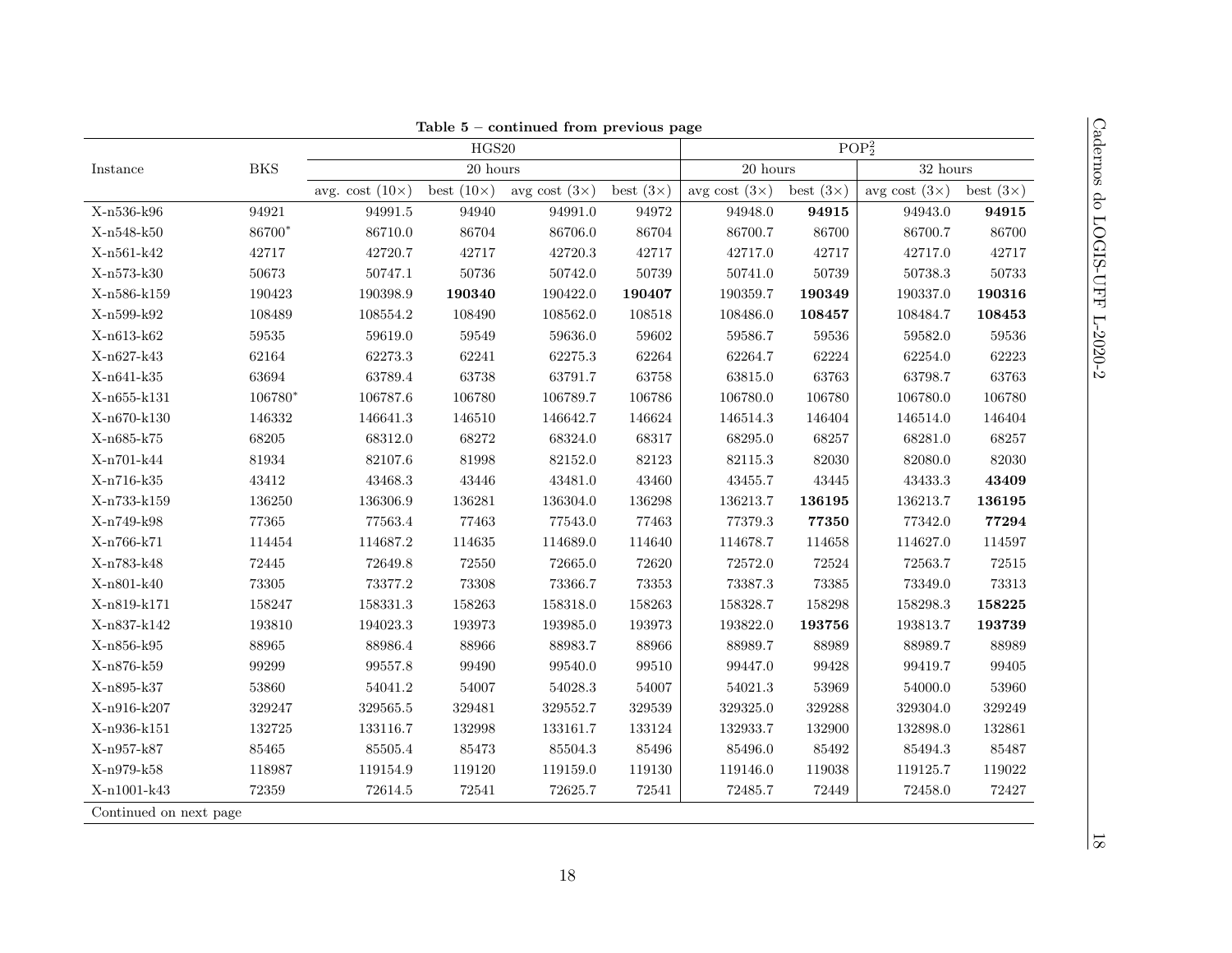|                                                                                                                             |             |                        |                     | Table $5$ – continued from previous page |                  |                      |                  |                               |                      |
|-----------------------------------------------------------------------------------------------------------------------------|-------------|------------------------|---------------------|------------------------------------------|------------------|----------------------|------------------|-------------------------------|----------------------|
|                                                                                                                             |             |                        | $\rm HGS20$         |                                          |                  |                      |                  | POP <sub>2</sub> <sup>2</sup> |                      |
| $\operatorname*{Instance}% \left( X\right) \equiv\operatorname*{Tr}\left( X\right) \equiv\operatorname*{Tr}\left( X\right)$ | ${\rm BKS}$ |                        | $20~\mathrm{hours}$ |                                          |                  | $20\ {\rm hours}$    |                  | $32~\mathrm{hours}$           |                      |
|                                                                                                                             |             | avg. cost $(10\times)$ | best $(10\times)$   | avg cost $(3\times)$                     | best $(3\times)$ | avg cost $(3\times)$ | best $(3\times)$ | avg cost $(3\times)$          | best $(3\times)$     |
| Avg. gap $(\%)$                                                                                                             |             | 0.079                  | $\,0.043\,$         | 0.080                                    | $0.060\,$        | 0.052                | 0.027            | $\bf{0.042}$                  | $\bf{0.018}$         |
| Median gap $(\%)$                                                                                                           |             | 0.047                  | 0.008               | $0.045\,$                                | $\,0.014\,$      | 0.016                | 0.000            | $\bf 0.011$                   | $\boldsymbol{0.000}$ |
| Avg. gap $(\%)$ in Xs                                                                                                       |             | 0.068                  | $\,0.031\,$         | $0.068\,$                                | $0.048\,$        | 0.029                | 0.007            | $\bf 0.021$                   | $-0.001$             |
| Median gap $(\%)$ in $X_S$                                                                                                  |             | $\,0.042\,$            | $0.008\,$           | $0.040\,$                                | $0.010\,$        | 0.009                | 0.000            | $\bf 0.002$                   | $\boldsymbol{0.000}$ |
| Avg. gap $(\%)$ in $X_L$                                                                                                    |             | $\,0.092\,$            | $0.055\,$           | $0.093\,$                                | $0.073\,$        | 0.076                | 0.048            | 0.064                         | $\bf 0.037$          |
| Median gap (%) in $\mathbf{X}_L$                                                                                            |             | $0.049\,$              | $0.007\,$           | $\,0.051\,$                              | $0.026\,$        | 0.038                | 0.018            | $\bf 0.034$                   | $\boldsymbol{0.010}$ |
|                                                                                                                             |             |                        |                     |                                          |                  |                      |                  |                               |                      |
|                                                                                                                             |             |                        |                     |                                          |                  |                      |                  |                               |                      |
|                                                                                                                             |             |                        |                     |                                          |                  |                      |                  |                               |                      |
|                                                                                                                             |             |                        |                     |                                          |                  |                      |                  |                               |                      |
|                                                                                                                             |             |                        |                     |                                          |                  |                      |                  |                               |                      |
|                                                                                                                             |             |                        |                     |                                          |                  |                      |                  |                               |                      |
|                                                                                                                             |             |                        |                     |                                          |                  |                      |                  |                               |                      |
|                                                                                                                             |             |                        |                     |                                          |                  |                      |                  |                               |                      |
|                                                                                                                             |             |                        |                     |                                          |                  |                      |                  |                               |                      |
|                                                                                                                             |             |                        |                     |                                          |                  |                      |                  |                               |                      |
|                                                                                                                             |             |                        |                     |                                          |                  |                      |                  |                               |                      |
|                                                                                                                             |             |                        |                     |                                          |                  |                      |                  |                               |                      |
|                                                                                                                             |             |                        |                     |                                          |                  |                      |                  |                               |                      |
|                                                                                                                             |             |                        |                     |                                          |                  |                      |                  |                               |                      |
|                                                                                                                             |             |                        |                     |                                          |                  |                      |                  |                               |                      |
|                                                                                                                             |             |                        |                     |                                          |                  |                      |                  |                               |                      |
|                                                                                                                             |             |                        |                     |                                          |                  |                      |                  |                               |                      |
|                                                                                                                             |             |                        |                     |                                          |                  |                      |                  |                               |                      |
|                                                                                                                             |             |                        |                     |                                          |                  |                      |                  |                               |                      |
|                                                                                                                             |             |                        |                     |                                          |                  |                      |                  |                               |                      |
|                                                                                                                             |             |                        |                     |                                          |                  |                      |                  |                               |                      |
|                                                                                                                             |             |                        |                     |                                          |                  |                      |                  |                               |                      |
|                                                                                                                             |             |                        |                     |                                          |                  |                      |                  |                               |                      |
|                                                                                                                             |             |                        |                     |                                          |                  |                      |                  |                               |                      |
|                                                                                                                             |             |                        |                     |                                          |                  |                      |                  |                               |                      |
|                                                                                                                             |             |                        |                     |                                          |                  |                      |                  |                               |                      |
|                                                                                                                             |             |                        |                     |                                          |                  |                      |                  |                               |                      |
|                                                                                                                             |             |                        |                     |                                          |                  |                      |                  |                               |                      |
|                                                                                                                             |             |                        |                     |                                          |                  |                      |                  |                               |                      |
|                                                                                                                             |             |                        |                     |                                          |                  |                      |                  |                               |                      |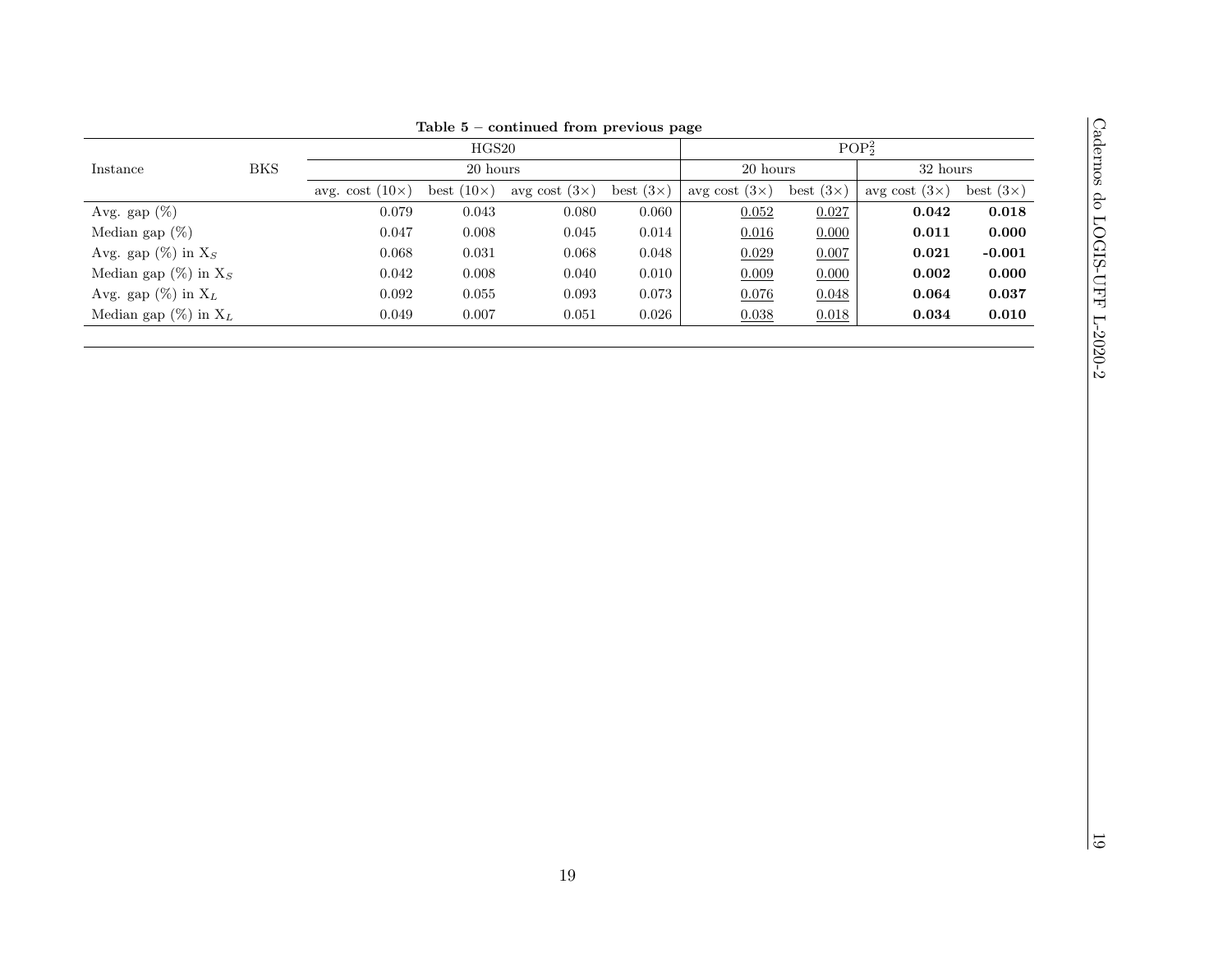#### 4.7. Directly improving BKSs in CVRPLIB

<span id="page-20-1"></span>In the final experiment, we run algorithm POP using the BKS in CVRPLIB as the initial solution. Besides testing the open X instances, we also test very large instances with up to 30,000 customers in the XXL set [\(Arnold et al, 2019\)](#page-22-10) and also the open instances in the Golden set [\(Golden et al, 1998\)](#page-23-13). Table [6](#page-20-1) presents the improved BKSs found by POP after 32 hours for X and Golden instances, and after 96 hours for the XXL instances.

| Instance              | BKS     | <b>Improved BKS</b> |
|-----------------------|---------|---------------------|
| X-n536-k96            | 94868   | 94864               |
| X-n733-k159           | 136190  | 136188              |
| X-n766-k71            | 114454  | 114418              |
| X-n783-k48            | 72394   | 72393               |
| X-n936-k151           | 132725  | 132715              |
| X-n979-k58            | 118987  | 118976              |
| X-n1001-k43           | 72359   | 72355               |
| Antwerp1              | 477306  | 477277              |
| Brussels1             | 501854  | 501771              |
| Flanders1             | 7241290 | 7240874             |
| Ghent1                | 469586  | 469532              |
| Leuven1               | 192851  | 192848              |
| Golden <sub>-16</sub> | 1611.70 | 1611.28             |

Table 6: BKSs directly improved by POP

## <span id="page-20-0"></span>5. Concluding remarks

In this work, we propose POP, a POPMUSIC matheuristic for the classical and highly competitive CVRP. The algorithm is designed to improve a reasonably good initial solution given as an input. The results show that our approach outperforms one of the best published metaheuristics for the CVRP in medium and long runs. POP matheuristic is also competitive in long runs with a state-of-the-art unpublished heuristic, which is specialized to the CVRP. The results are especially good for instances with relatively short routes. Moreover, several best known solutions were improved for literature instances with up to 20,000 customers. This shows a very good scalability of the approach.

POP matheuristic exploits a characteristic of the modern exact algorithms for vehicle routing problems, and in particular, those for the CVRP. If a tight upper bound on the optimum value is provided, those exact algorithms are usually capable of solving to optimality medium-size instances with up to 100–150 customers in a few minutes. Instances with less than 100 customers are usually solved in seconds. Thus, exact (or almost exact, the case of  $BCP_H$ ) approaches become competitive with the best heuristics for solving such instances. An important advantage of exact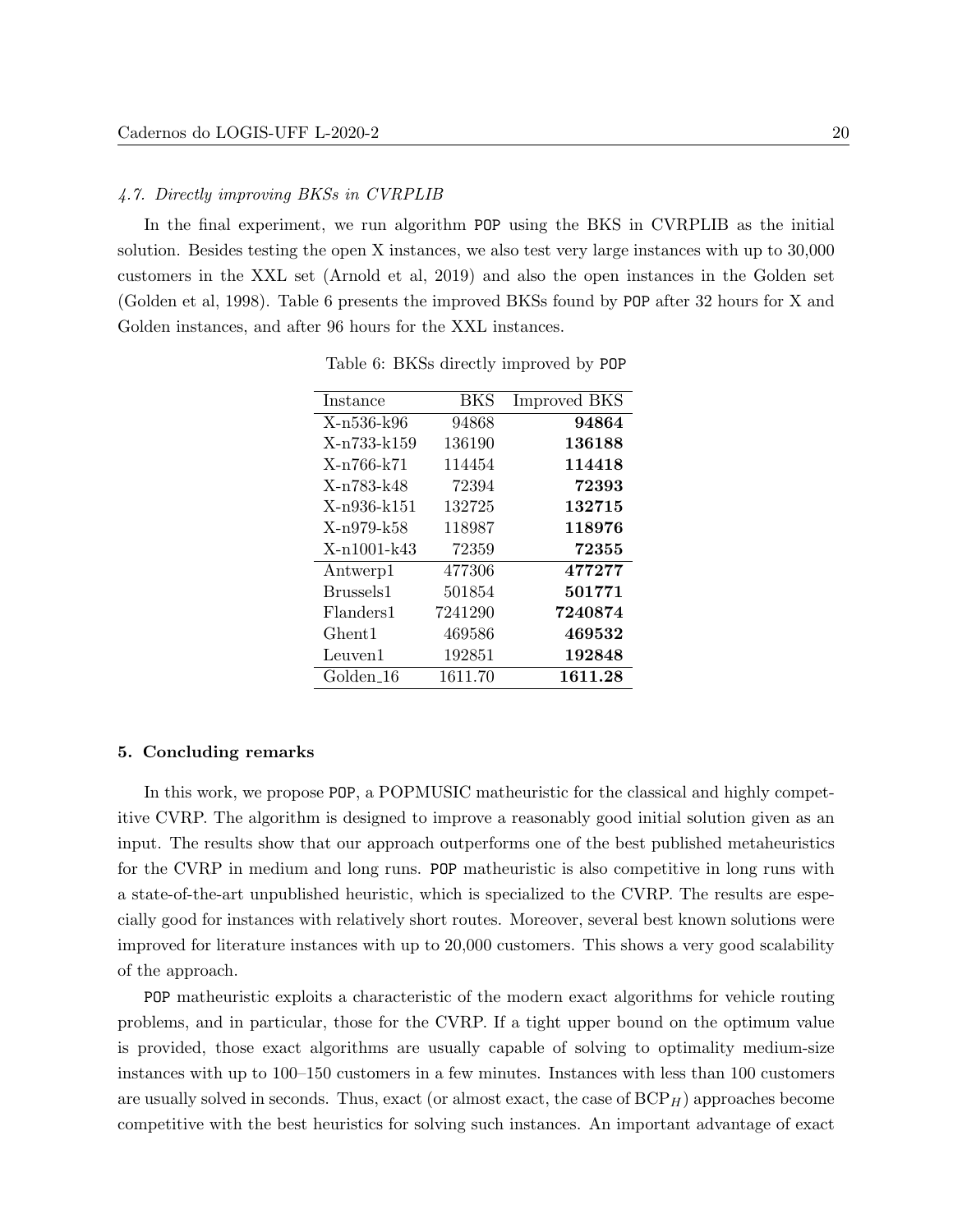approaches is that they "know" when to stop after proving that an improving solution does not exist, whereas traditional heuristics do not possess that information.

POP has interesting features that may be explored in future works:

- It is very different from other existing and well-performing heuristics for the CVRP. This means that their strengths and weaknesses may be complementary. This opens possibilities for many types of hybridization. It could be something simple, like just determining the instance characteristics (besides route size) that make it more or less suited to POP, in order to decide which method should be applied. But it could be something deeper, a full integration where POP and some traditional metaheuristic could take turns on improving parts of a solution and exchange information. This seems to be quite a promising direction for research.
- It is easy to implement, provided that an exact (or nearly exact) code for solving the subproblems is at hand. Given that VRPSolver branch-cut-and-price algorithm is available for academic use and can solve many routing variants other than CVRP, it is natural to try algorithms similar POP on those variants. Of course, there is no guarantee that a straightforward adaptation will obtain good results. Thus, there is room for research on extensions of POP that are more suited for other particular routing problems.
- It is naturally parallelizable. The current sequential version of POP may take a few hours to obtain high-quality solutions and can not be used in practical situations that require faster solutions. That limitation could be much reduced by solving several subproblems in parallel, a natural feature of any POPMUSIC approach. In fact, the larger the instance, the more parallelizable the method becomes.

The last remark is that the underlying implementation of the BCP solver used in POP was not changed by us other than by modifying external parameters. Thus, there is a large potential to improve the efficiency of POP by "going inside the black box". A property that may be exploited is that the subproblems to be solved are often very similar to some already solved subproblem. Keeping information from previous runs, like the generated columns and cuts, may accelerate the algorithm.

## Acknowledgements

This study was financed in part by CAPES - Finance Code 001, by Capes PrInt UFF no 88881, by CNPq grant 313601/2018-6, and by FAPERJ grant E-26/202.887/2017. This research was also supported by *Programa Institucional de Internacionalização* (PrInt) from CAPES as part of the project REMATCH (process number 88887.310261/2018-00). The experiments presented in this paper were carried out using the PlaFRIM experimental testbed, supported by Inria, CNRS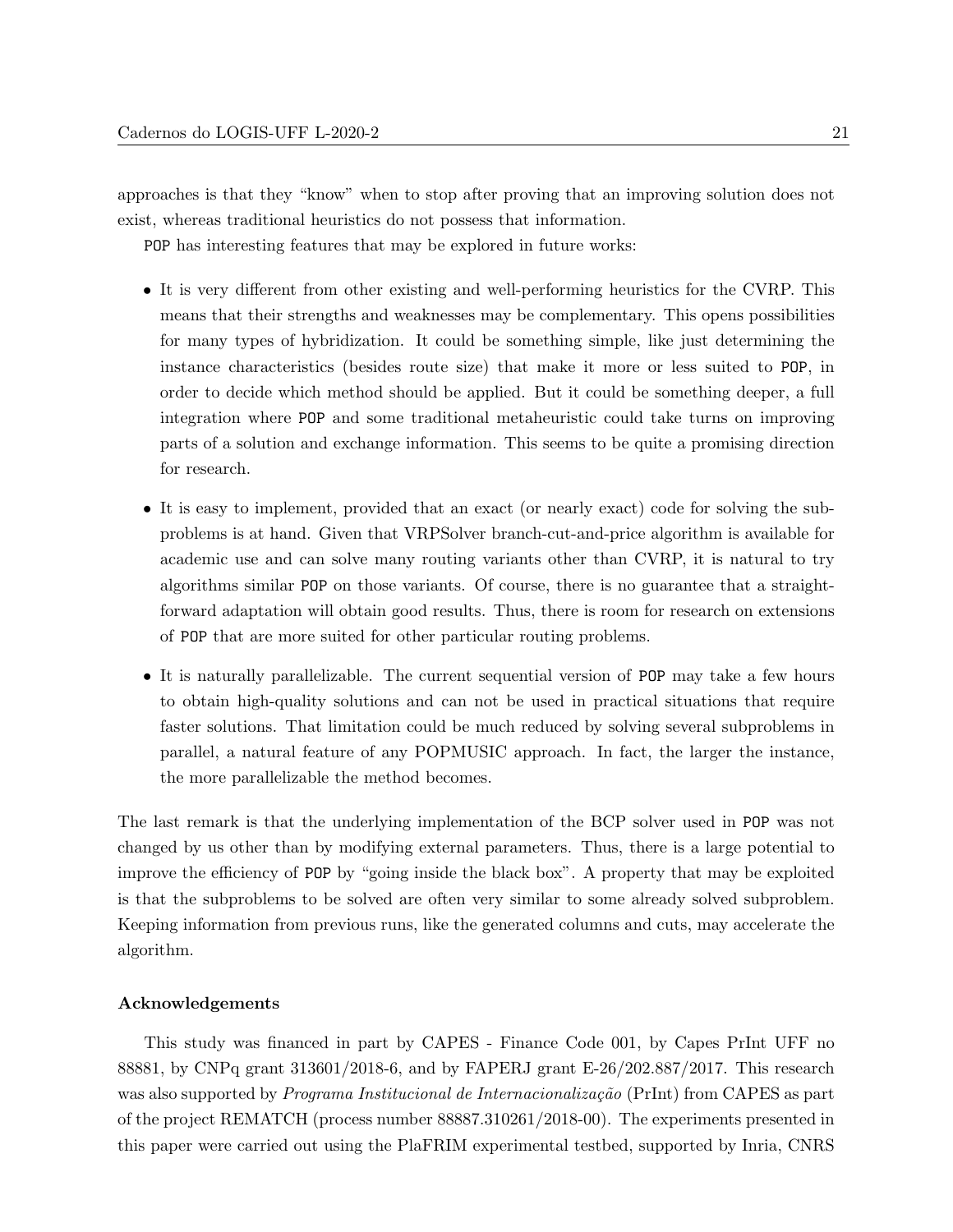(LABRI and IMB), Université de Bordeaux, Bordeaux INP and Conseil Régional d'Aquitaine (see <https://www.plafrim.fr/>). We would like to thank Anand Subramanian for kindly sending us his code. We are also grateful to Thibaut Vidal for kindly provide us the results of his new heuristic and for insightful discussions.

# References

- <span id="page-22-2"></span>Accorsi L, Vigo D (2020) A fast and scalable heuristic for the solution of large-scale capacitated vehicle routing problems. Tech. rep., University of Bologna
- <span id="page-22-4"></span>Archetti C, Speranza MG (2014) A survey on matheuristics for routing problems. EURO Journal on Computational Optimization 2(4):223–246
- <span id="page-22-0"></span>Arnold F, Sörensen K (2019) Knowledge-guided local search for the vehicle routing problem. Computers & Operations Research 105:32 – 46, DOI https://doi.org/10.1016/j.cor.2019.01.002
- <span id="page-22-10"></span>Arnold F, Gendreau M, Sörensen K (2019) Efficiently solving very large-scale routing problems. Computers & Operations Research 107:32 – 42, DOI https://doi.org/10.1016/j.cor.2019.03.006
- <span id="page-22-7"></span>Baldacci R, Christofides N, Mingozzi A (2008) An exact algorithm for the vehicle routing problem based on the set partitioning formulation with additional cuts. Mathematical Programming 115(2):351–385, DOI 10.1007/s10107-007-0178-5
- <span id="page-22-5"></span>Baldacci R, Mingozzi A, Roberti R (2011) New route relaxation and pricing strategies for the vehicle routing problem. Operations Research 59(5):1269–1283, DOI 10.1287/opre.1110.0975
- <span id="page-22-9"></span>Bulhões T, Marques G, Pessoa A, Queiroga E, Sadykov R, Uchoa E, Vanderbeck F (2020) VRP-Solver: a branch-cut-and-price based exact solver for vehicle routing and some related problems. <https://vrpsolver.math.u-bordeaux.fr/>, accessed: 2020-10-16
- <span id="page-22-6"></span>Bulhões T, Pessoa A, Protti F, Uchoa E  $(2018)$  On the complete set packing and set partitioning polytopes: Properties and rank 1 facets. Operations Research Letters 46(4):389 – 392, DOI https://doi.org/10.1016/j.orl.2018.04.006
- <span id="page-22-1"></span>Christiaens J, Vanden Berghe G (2020) Slack induction by string removals for vehicle routing problems. Transportation Science 54(2):417–433
- <span id="page-22-8"></span>Contardo C, Martinelli R (2014) A new exact algorithm for the multi-depot vehicle routing problem under capacity and route length constraints. Discrete Optimization 12:129 – 146, DOI https://doi.org/10.1016/j.disopt.2014.03.001
- <span id="page-22-3"></span>Costa L, Contardo C, Desaulniers G (2019) Exact branch-price-and-cut algorithms for vehicle routing. Transportation Science 53(4):946–985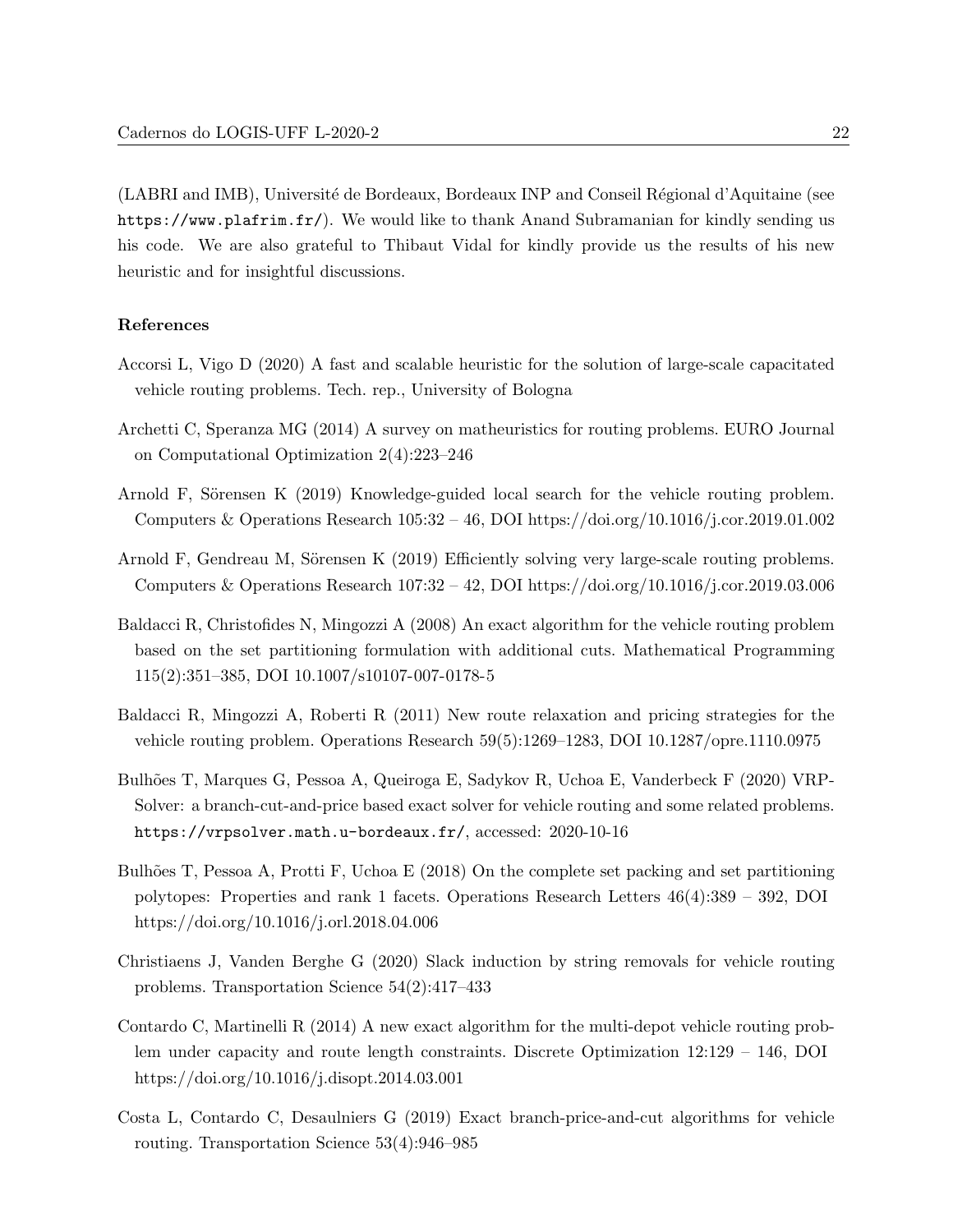<span id="page-23-0"></span>Dantzig GB, Ramser JH (1959) The truck dispatching problem. Management Science 6(1):80–91

- <span id="page-23-13"></span>Golden BL, Wasil EA, Kelly JP, Chao IM (1998) The Impact of Metaheuristics on Solving the Vehicle Routing Problem: Algorithms, Problem Sets, and Computational Results, Springer US, Boston, MA, pp 33–56. DOI 10.1007/978-1-4615-5755-5 2
- <span id="page-23-11"></span>Irnich S, Desaulniers G, Desrosiers J, Hadjar A (2010) Path-reduced costs for eliminating arcs in routing and scheduling. INFORMS Journal on Computing 22(2):297–313
- <span id="page-23-9"></span>Jepsen M, Petersen B, Spoorendonk S, Pisinger D (2008) Subset-row inequalities applied to the vehicle-routing problem with time windows. Operations Research 56(2):497–511
- <span id="page-23-5"></span>Jourdan L, Basseur M, Talbi EG (2009) Hybridizing exact methods and metaheuristics: A taxonomy. European Journal of Operational Research 199(3):620–629
- <span id="page-23-3"></span>Kirkpatrick S, Gelatt CD, Vecchi MP (1983) Optimization by simulated annealing. Science 220(4598):671–680, DOI 10.1126/science.220.4598.671
- <span id="page-23-8"></span>Lalla-Ruiz E, Voß S (2020) A POPMUSIC approach for the multi-depot cumulative capacitated vehicle routing problem. Optimization Letters 14(3):671–691
- <span id="page-23-10"></span>Laporte G, Nobert Y (1983) A branch and bound algorithm for the capacitated vehicle routing problem. Operations-Research-Spektrum 5(2):77–85, DOI 10.1007/BF01720015
- <span id="page-23-1"></span>Laporte G, Ropke S, Vidal T (2014) Chapter 4: Heuristics for the Vehicle Routing Problem, pp 87–116. DOI 10.1137/1.9781611973594.ch4
- <span id="page-23-6"></span>Leggieri V, Haouari M (2018) A matheuristic for the asymmetric capacitated vehicle routing problem. Discrete Applied Mathematics 234:139 – 150, DOI https://doi.org/10.1016/j.dam. 2016.03.019, special Issue on the Ninth International Colloquium on Graphs and Optimization (GO IX), 2014
- <span id="page-23-2"></span>Lourenço HR, Martin OC, Stützle T (2019) Iterated local search: Framework and applications. In: Handbook of metaheuristics, Springer, pp 129–168
- <span id="page-23-12"></span>Lysgaard J (2003) Cvrpsep: A package of separation routines for the capacitated vehicle routing problem. Tech. report, Aarhus University, Denmark
- <span id="page-23-7"></span>Ostertag A, Doerner KF, Hartl RF, Taillard ED, Waelti P (2009) Popmusic for a real-world largescale vehicle routing problem with time windows. Journal of the Operational Research Society 60(7):934–943
- <span id="page-23-4"></span>Pecin D, Pessoa A, Poggi M, Uchoa E (2014) Improved branch-cut-and-price for capacitated vehicle routing. In: Lee J, Vygen J (eds) Integer Programming and Combinatorial Optimization, Springer International Publishing, Cham, pp 393–403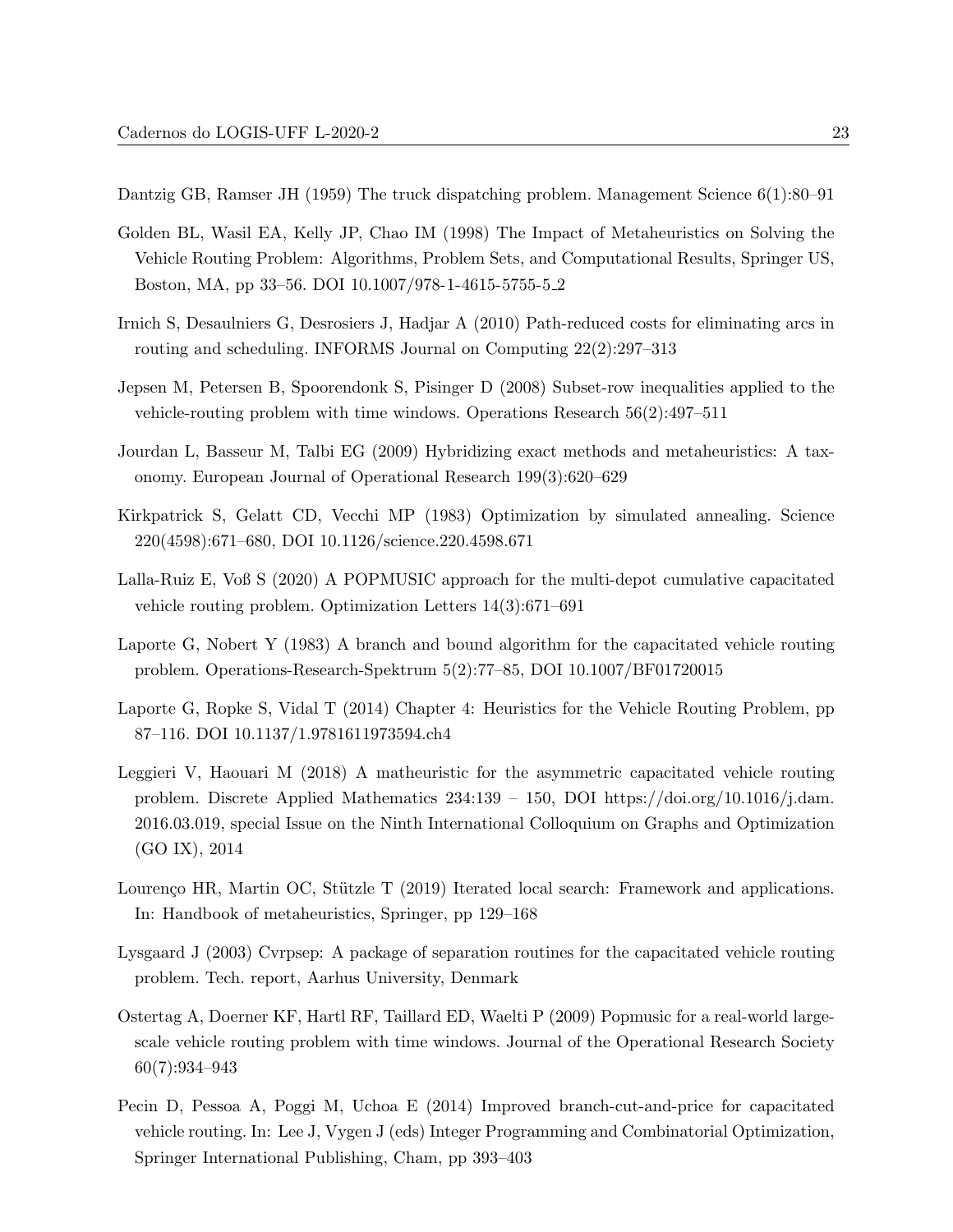- <span id="page-24-3"></span>Pecin D, Pessoa A, Poggi M, Uchoa E (2017a) Improved branch-cut-and-price for capacitated vehicle routing. Mathematical Programming Computation 9(1):61–100
- <span id="page-24-8"></span>Pecin D, Pessoa A, Poggi M, Uchoa E, Santos H (2017b) Limited memory rank-1 cuts for vehicle routing problems. Operations Research Letters  $45(3):206 - 209$ , DOI https://doi.org/10.1016/ j.orl.2017.02.006
- <span id="page-24-10"></span>Pessoa A, Uchoa E, Poggi de Aragão M (2009) A robust branch-cut-and-price algorithm for the heterogeneous fleet vehicle routing problem. Networks: An International Journal 54(4):167–177
- <span id="page-24-4"></span>Pessoa A, Sadykov R, Uchoa E, Vanderbeck F (2020) A generic exact solver for vehicle routing and related problems. Mathematical Programming 183(1):483–523, DOI 10.1007/ s10107-020-01523-z
- <span id="page-24-2"></span>Poggi M, Uchoa E (2014) Chapter 3: New exact algorithms for the capacitated vehicle routing problem. In: Vehicle Routing: Problems, Methods, and Applications, Second Edition, SIAM, pp 59–86
- <span id="page-24-9"></span>Sadykov R, Uchoa E, Pessoa A (2020) A bucket graph based labeling algorithm with application to vehicle routing. Transportation Science Ahead of Print
- <span id="page-24-0"></span>Subramanian A, Uchoa E, Ochi LS (2013) A hybrid algorithm for a class of vehicle routing problems. Computers & Operations Research  $40(10):2519-2531$ , DOI https://doi.org/10.1016/ j.cor.2013.01.013
- <span id="page-24-7"></span>Taillard E, Helsgaun K (2019) POPMUSIC for the travelling salesman problem. European Journal of Operational Research 272(2):420 – 429
- <span id="page-24-6"></span>Taillard ED, Voss S (2002) Popmusic — Partial Optimization Metaheuristic under Special Inten- ´ sification Conditions, Springer US, Boston, MA, pp 613–629
- <span id="page-24-5"></span>Uchoa E, Pecin D, Pessoa A, Poggi M, Vidal T, Subramanian A (2017) New benchmark instances for the capacitated vehicle routing problem. European Journal of Operational Research  $257(3):845 - 858$
- <span id="page-24-11"></span>Vanderbeck F, Sadykov R, Tahiri I (2018) BaPCod – a generic branch-and-price code. Available at [https://realopt.bordeaux.inria.fr/?page\\_id=2](https://realopt.bordeaux.inria.fr/?page_id=2)
- <span id="page-24-1"></span>Vidal T, Crainic TG, Gendreau M, Lahrichi N, Rei W (2012) A hybrid genetic algorithm for multidepot and periodic vehicle routing problems. Operations Research 60(3):611–624, DOI 10.1287/opre.1120.1048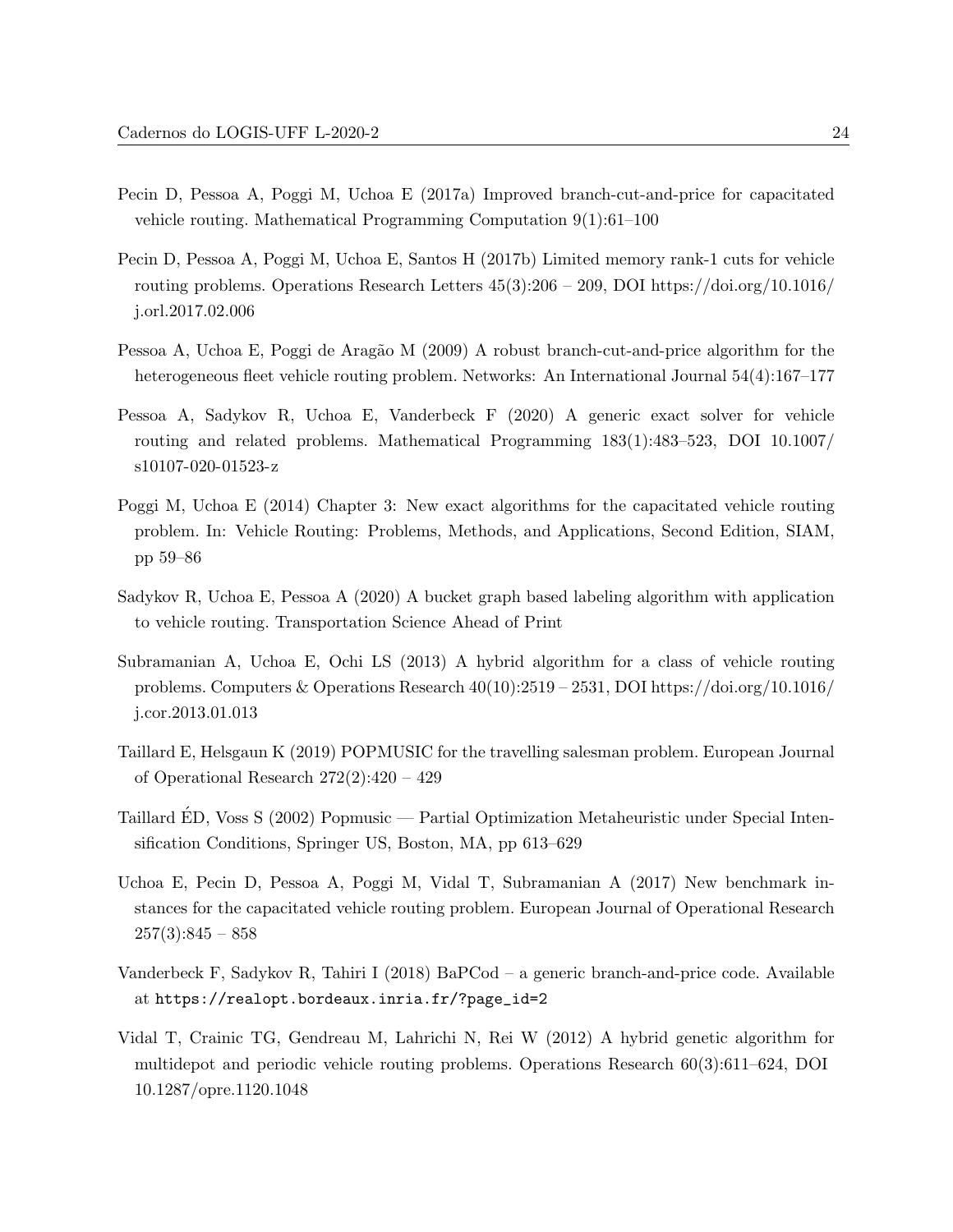# <span id="page-25-0"></span>Appendix A. A representative small subset of X

A minimum subset of the instances X which covers all the characteristics considered in [Uchoa](#page-24-5) [et al](#page-24-5) [\(2017\)](#page-24-5) is described below:

- Route size (interval for  $n/K_{min}$ ):
	- $-$  [3, 5]: X-n469-k138
	- $-$  (5,8): X-n670-k130
	- $-$  (8, 11]: X-n393-k38
	- $-$  (11, 14]: X-n561-k42
	- $-$  (14, 17]: X-n979-k58
	- $-$  (17, 20]: X-n801-k40
	- $-$  (20, 25): X-n716-k35
- Depot positioning:
	- Random: X-n670-k130, X-n716-k35
	- Center: X-n393-k38, X-n561-k42
	- Corner: X-n469-k138, X-n801-k40, X-n979-k58
- Customers distribution:
	- Random: X-n469-k138, X-n670-k130, X-n801-k40
	- Clustered: X-n716-k35, X-n979-k58
	- Random-clustered: X-n393-k38, X-n561-k42
- Customers demands:
	- Unitary: X-n801-k40
	- $-$  Small values, large CV<sup>[3](#page-25-1)</sup>: X-n561-k42
	- Small values, small CV: X-n393-k38
	- Large values, large CV: X-n716-k35
	- Large values, small CV: X-n469-k138
	- Depending on quadrant: X-n979-k58
	- Many small values, few large values: X-n670-k130

<span id="page-25-1"></span>Thus, the subset  $X_R$  is composed by: X-n393-k38, X-n469-k138, X-n561-k42, X-n670-k130, X-n716-k35, X-n801-k40, X-n979-k58. The reader is referred to [Uchoa et al](#page-24-5) [\(2017\)](#page-24-5) for a detailed description of all characteristics.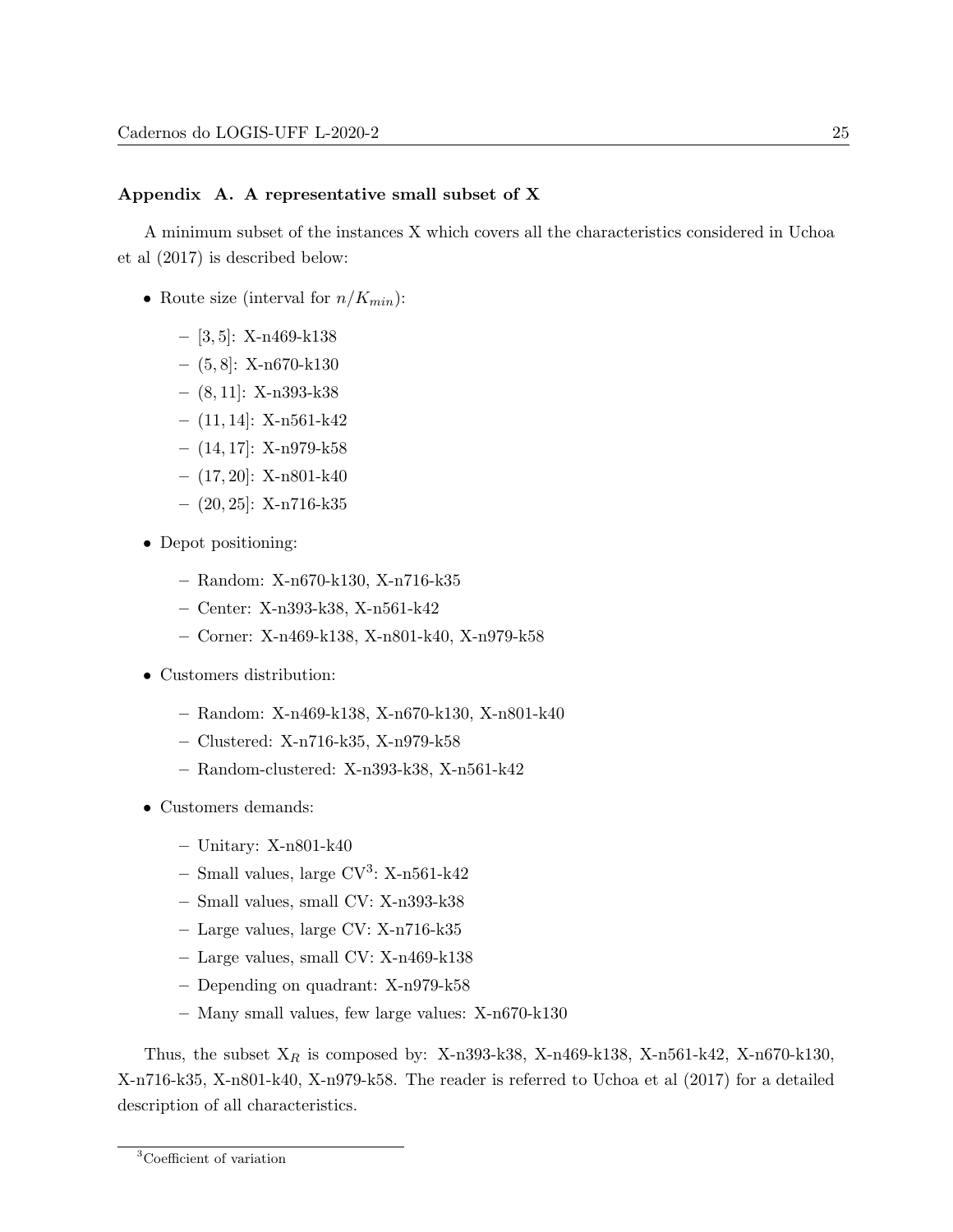# <span id="page-26-0"></span>Appendix B. Comparison of HGS and HGS<sup>r</sup>

Figure [B.5](#page-26-1) compares the performance of a single execution of HGS and  $HGS<sup>r</sup>$  for all X instances over 8 hours. The convergence curves of both algorithms report the average gap (considering the gap obtained for each instance) found at different times. The final average gaps obtained by HGS and HGS<sup>r</sup> were 0.281% and 0.236%, respectively.

<span id="page-26-1"></span>

Figure B.5: Comparison of HGS and HGS<sup>r</sup> w.r.t. the convergence curve based on the average gap for all  $X$  instances over 8 hours. The time axis is on a  $log_2$  scale.